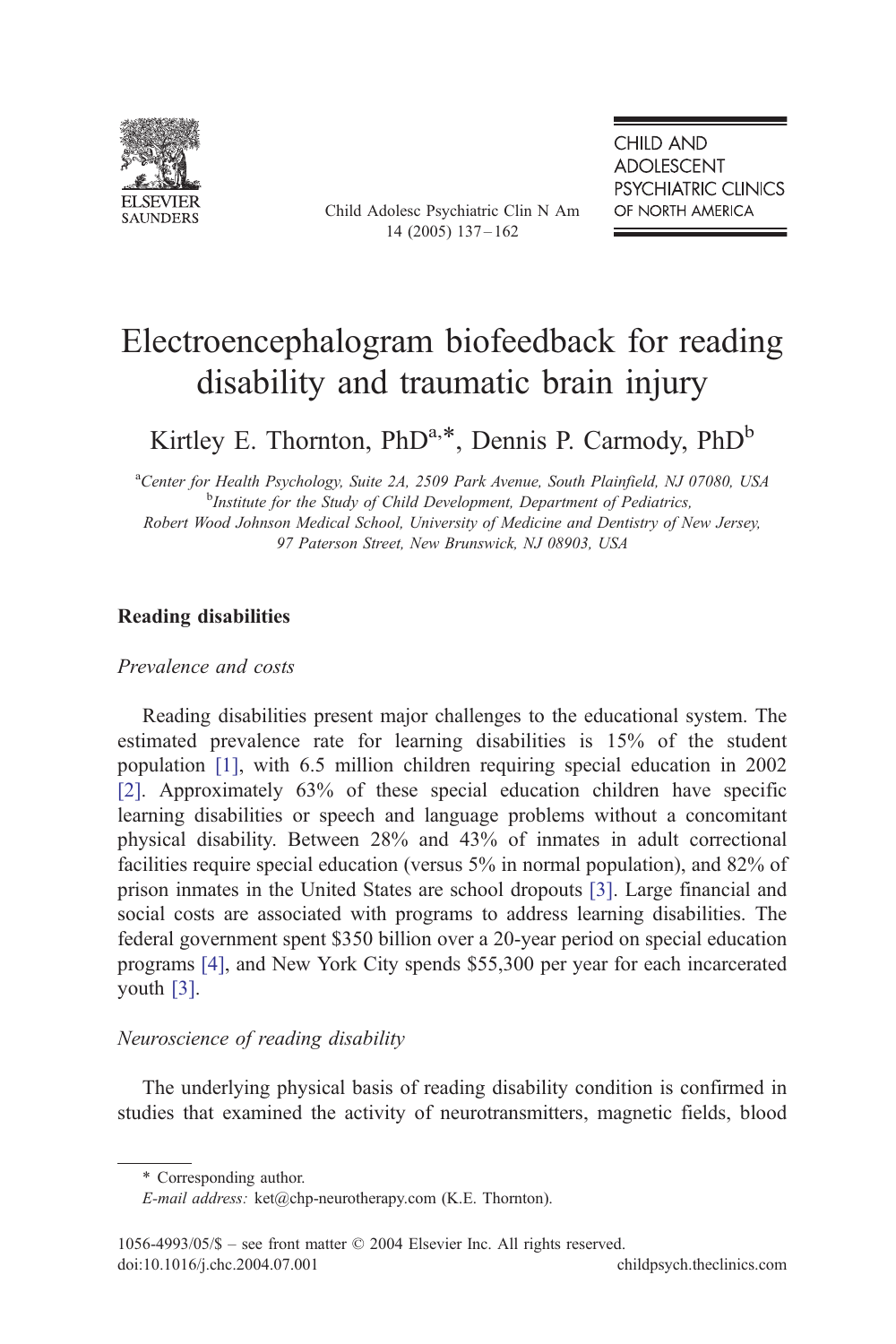flow, and deviant response patterns on physical measures and neuropsychological instruments. Galaburda et al [\[5\]](#page-22-0) conducted postmortem examinations on four dyslexic subjects and observed abnormal neuronal development (dysplasias, extra large neurons) along the left hemisphere superior temporal lobes (Peri-Sylvian regions) and frontal lobes.

Neuroimaging studies using positron emission tomography, magnetic electroencephalography, and functional MRI have identified differences in the functional organization between dyslexic and typical readers. Temple et al [\[6\]](#page-22-0) and McCandliss and Noble [\[7\]](#page-22-0) reviewed the literature on functional neuroimaging of dyslexia in adult and pediatric samples. A summary of the two reviews serves to identify the brain regions associated with dyslexia.

Dyslexic adults show dysfunction in the left temporoparietal cortex during phonologic processing of visual stimuli as evidenced by positron emission tomography studies [\[8\].](#page-22-0) Specifically, the dysfunction is located in the superior temporal gyrus and inferior parietal cortex, particularly in the left hemisphere [\[9,10\].](#page-22-0) Functional MRI studies confirmed this finding in adults who showed decreased activity in temporoparietal regions, including superior temporal gyrus and angular gyrus, during phonologic processing of letters and pseudoword rhyme [\[11\].](#page-22-0) Dyslexic children aged 8 to 12 years who underwent functional MRI showed reduced temporoparietal activity during phonologic tasks, which suggested that the disruption is fundamental to the disorder and is not a compensation effect that occurs with maturation.

In addition to identifying the areas of activation, magnetic electroencephalography provides data about the temporal course of activation. A regular progression of activation was found for normal and dyslexic readers from occipital, to basal temporal region, to the temporoparietal areas, which consists of the posterior portions of superior and middle temporal gyri and the angular and supramarginal gyri [\[12\].](#page-22-0) Dyslexic readers had onset latencies similar to normal readers in the activation of all areas except left temporoparietal, an area known to be involved in word recognition and phonologic analysis. These findings indicated that the left temporoparietal area is slow to respond and responds with less activation in dyslexic readers than in nonimpaired readers.

A magnetic electroencephalographic study was conducted on a sample of 45 children (5–7 years old) at the beginning of their reading experience who were either at risk for reading difficulties or not [\[13\].](#page-22-0) The imaging scans showed that children at risk had greater right hemisphere activity, whereas children not at risk had greater activity in left posterior superior temporal gyrus. These findings suggested that the dysfunction occurs early in development.

Several functional MRI neuroimaging studies have compared cortical activation patterns under reading-related tasks in readers with dyslexia and control groups of nonimpaired readers [\[11,14,15\].](#page-22-0) This series of studies showed that nonimpaired adults increased their activation in posterior superior temporal gyrus, angular gyrus, and supramarginal gyrus as the task demands increased from orthographic comparisons to phonologic comparisons [\[11\].](#page-22-0) In contrast, adults with dyslexia showed overactivation in response to increasing task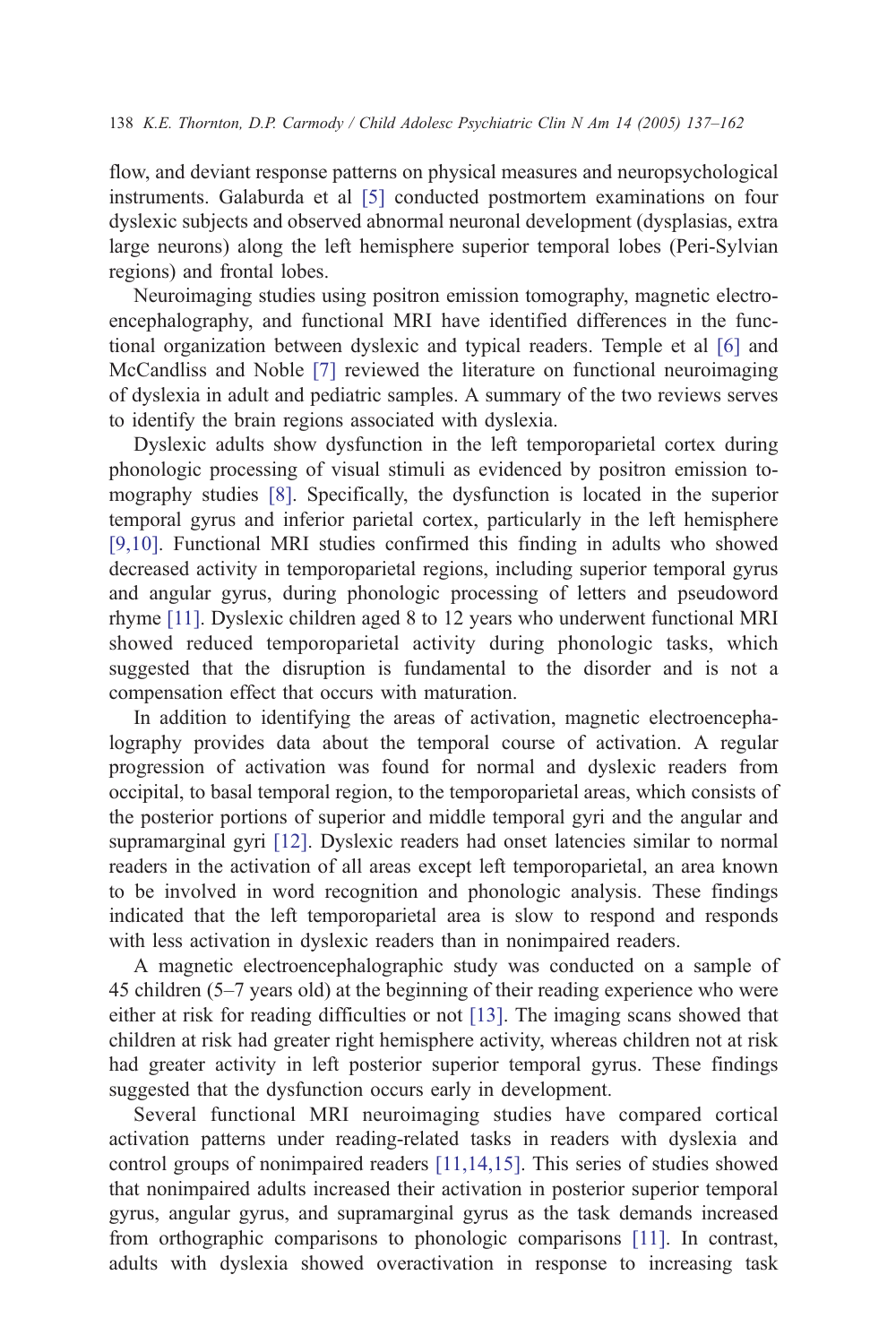demands in anterior regions, including the inferior frontal gyrus. Whereas nonimpaired readers showed activation of a widely distributed system for reading, the readers with dyslexia had disrupted activity in the posterior cortex, which involves traditional attentional, visual, and language areas.

The anatomic correlates of the dysfunction in left temporoparietal regions can be visualized by diffusion tensor imaging, which identifies white matter tracts [\[16\]](#page-23-0). Using diffusion tensor imaging, Klingberg et al [\[17\]](#page-23-0) showed that reading ability is directly related to the degree of anisotropy (water diffusion and the direction of diffusion within each voxel) of white matter in left temporoparietal regions for readers with dyslexia and nonimpaired readers. There are functional equivalents of the structural connectivity. For example, in a positron emission tomographic study of adults, the nonimpaired readers—but not the readers with dyslexia—showed correlated activation between angular gyrus and lingual and fusiform gyri and the left superior temporal gyrus and left inferior frontal area [\[18\].](#page-23-0)

In summary, the left temporoparietal region is disrupted in developmental dyslexia. The magnitude of activation is low, and there is decreased coordination of activity between the left superior temporal gyrus and left frontal areas. The evidence indicates that the disruption is in place before children learn to read, is related to difficulties with phonologic processing, and is related to underdevelopment of white matter fibers in the region.

#### Efficacy research on intervention programs for students with learning disabilities

Despite the enormity of the social and educational problem, the interventions currently used largely have been unsuccessful in obtaining significant and meaningful results. In 1988, Lyon and Moats [\[19\]](#page-23-0) concluded that ''It is difficult, if not impossible, to find any evidence beyond testimonials and anecdotal reports that support the assumptions, treatment methods, and stated outcomes associated with medical and psycho educational models ... [T]here is overwhelming empirical and clinical data indicating that medical and psycho educational models, as they are presently conceived and used, are inadequate for determining what and how to teach learning disabled students.'' More recently, Birsh [\[20\]](#page-23-0) concluded that ''despite the widespread inclusion of multisensory techniques in remedial programs for dyslexic students and a strong belief among practitioners using these techniques that they work, there was little empirical evidence to support the techniques' theoretical premises.''

A comparison of the research results with current popular approaches indicates an average improvement of  $+0.34$  standard deviations (SD) (standardized testing, 350 intervention hours,  $n = 48$ , control group) for the Orton-Gillingham program [\[21\]](#page-23-0), an average improvement of 13% (standardized testing, 125 intervention hours,  $n = 171$ , no control group) for the Lindamood-Bell program [\[22\],](#page-23-0) and an average +0.40 SD improvement (standardized testing, 100 intervention sessions,  $n = 130$ , control group) for the Fast ForWord program [\[23\].](#page-23-0) The Orton-Gillingham videotape obtained the same results as individual tutoring with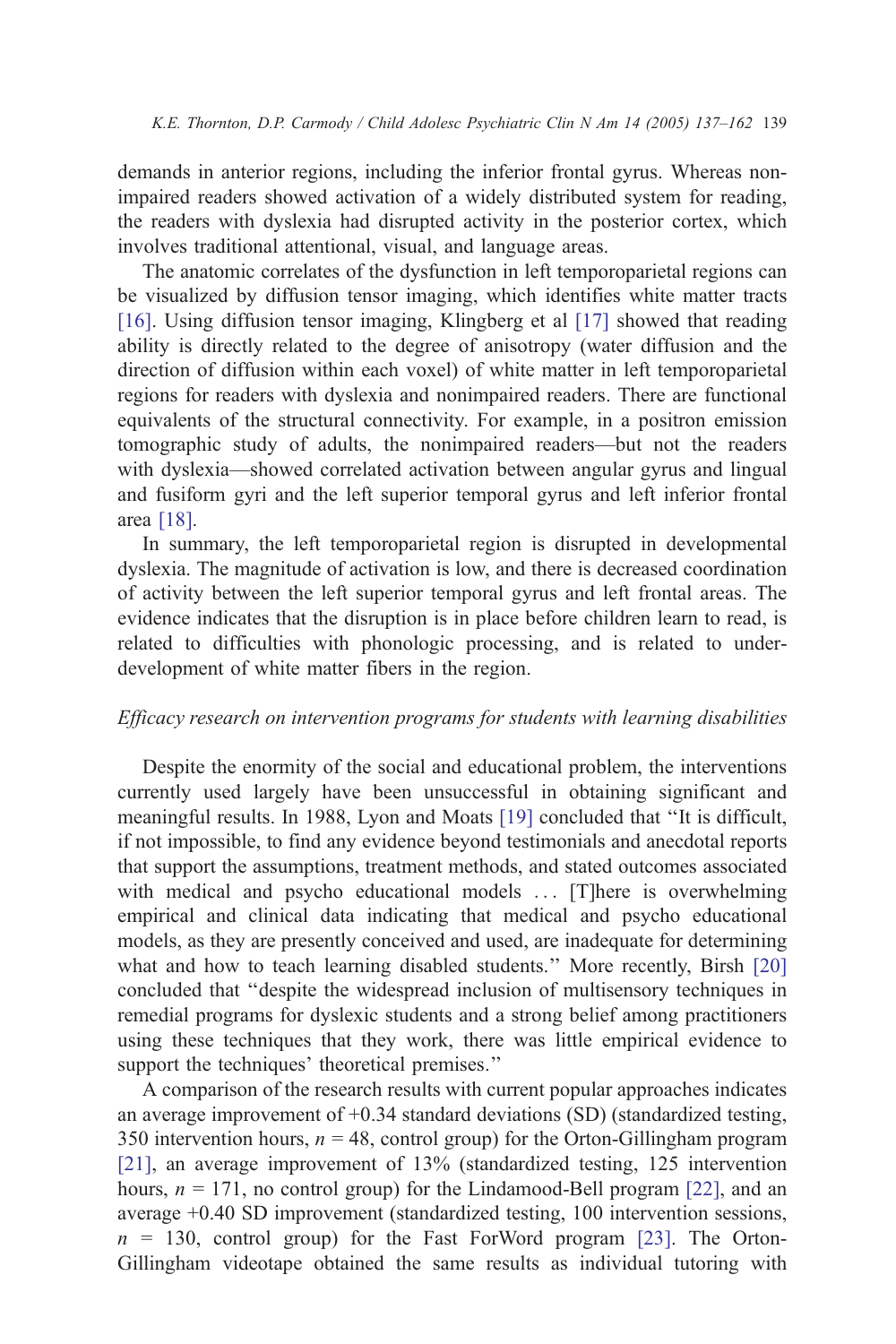this method. Increases in reading abilities can be accompanied by magnetic electroencephalographic images, however, showing that after an intervention of 80 hours of one-on-one instruction in phonologic structure, children with dyslexia increased their activations in left posterior superior temporal gyrus, left supramarginal gyrus, and angular gyrus [\[24\].](#page-23-0)

## Traumatic brain injury

## Prevalence and costs

An estimated 5.3 million Americans (2% of the population) currently live with disabilities that resulted from traumatic brain injury (TBI). Each year, 1.5 million Americans sustain a TBI, with a new case added every 21 seconds, which leads to 80,000 new cases of long-term disability and 50,000 deaths. Although the causes of TBI are many, the leading causes are car accidents  $(44\%)$  and falls  $(26\%)$ , which involve adolescent, young adult, and elderly populations [\[25\].](#page-23-0) The costs of TBI in the United States are estimated at \$48.3 billion a year, with hospitalization costs of \$31.7 billion and fatality costs of \$16.6 billion.

#### Neuroscience of traumatic brain injury

Most studies on the biomechanical effects of closed head injury have concluded that three force vectors contribute to the injury: a rotational vector, a sheer vector, and a centripetal force vector, which is maximal at the outer cortex with a gradient to the subcortex and brain stem. The geometrical summation of these forces results in maximum injury in that part of the brain that is in contact with the skull (eg, the gray matter of the frontal and temporal lobes), which largely occurs independent of the direction of impact to the skull. Two other invariant consequences of blunt force injuries to the skull are (1) sheer forces that are maximal at the boundaries between different densities of tissue (eg, gray versus white matter) and (2) a percussion shock wave that travels from the point of impact and makes contact with the opposite side of the skull in less than 100 milliseconds, which results in a ''coup-contra-coup'' injury. All these forces are capable of seriously disrupting the molecular integrity and function of cortical neurons and glia [\[26\].](#page-23-0)

The theoretical interpretations of biomechanical effects of TBI have found support in modern neurodiagnostic testing and their correlates with cognitive function. For example, patients with TBI have increased delta amplitudes and increased white matter signal on T2 MRI indicating dysfunction, and there are associations of decreased alpha and beta amplitudes with increased gray matter T2 MRI relaxation times [\[27\].](#page-23-0) Although increases in both relaxation times were associated with cognitive dysfunction, decreased alpha and beta amplitudes also were associated with decreased cognitive function.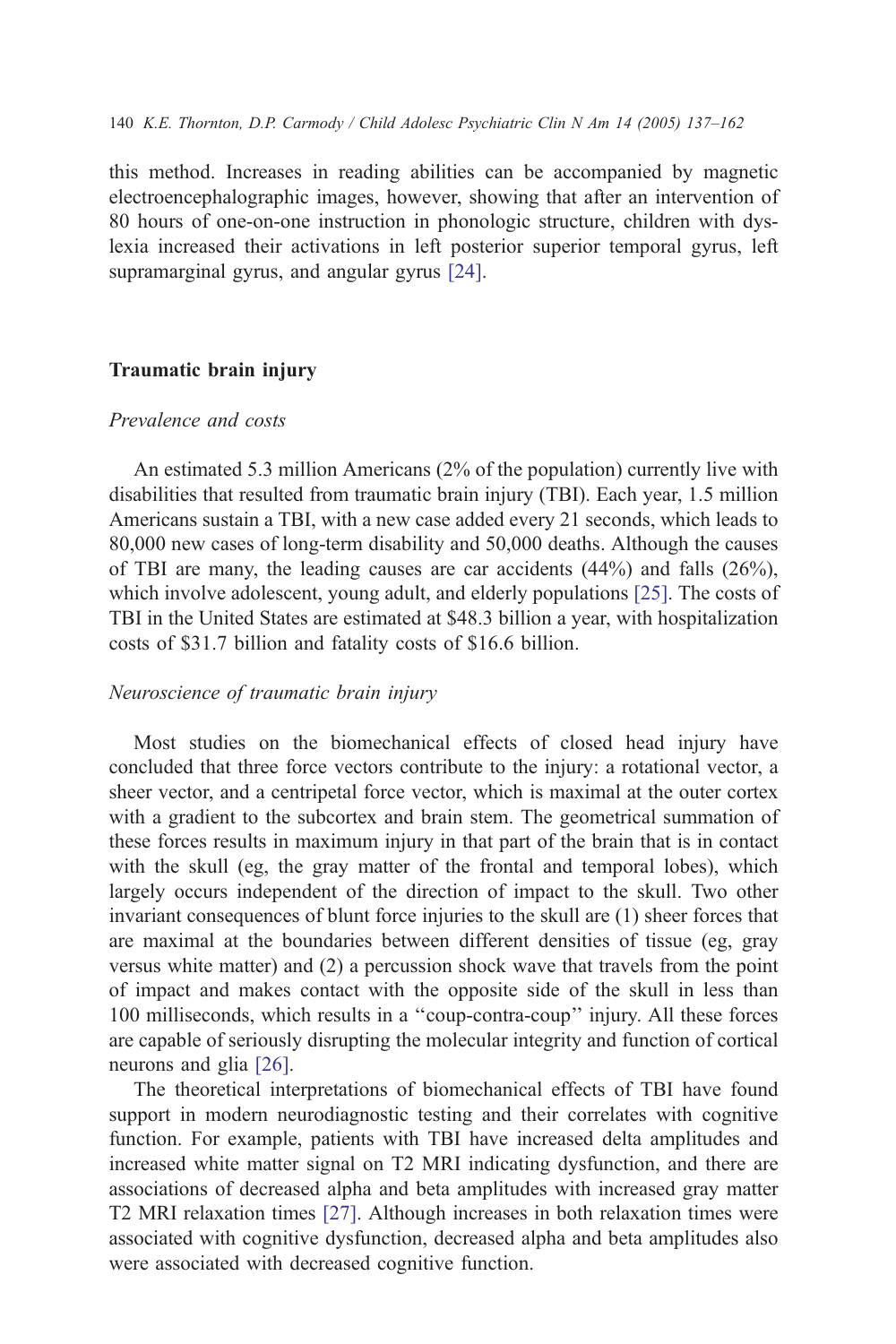Commonly reported cognitive and psychological consequences of TBI include difficulties with ''orientation/concentration, overload-breakdown of comprehension, reasoning and problem solving, organizational skills, rate of processing, rate of performance, perseveration (a tendency to repeat a response or activity after it has proven ineffective), staying on task/topic, initiation/motivation, generalization, agitation, fatigue, stress and memory (possibly the most common residual effect of brain injury and one that families generally find the most troubling)'' [\[25\].](#page-23-0)

#### Efficacy research on intervention programs for traumatic brain injury

The research literature on memory improvement in patients with brain injury generally has found minimal to mixed results for several intervention approaches. One of the initial reviews in this area concluded that ''findings regarding the effectiveness of memory remediation interventions have been inconsistent,'' adding that methodologic inadequacies have hindered the identification of specific treatment effects [\[28\].](#page-23-0) Memory is not improved by simple, repetitive practice [\[29\]](#page-23-0) or by repetitive recall drills [\[30\].](#page-23-0) Specific techniques, such as visualization, method of loci, and cognitive strategies, have shown different degrees of effectiveness. Researchers generally agree that the subject does not continue the use of the strategy after treatment ends [\[31\].](#page-23-0) Significant improvements from internal memory aids, such as imagery instructions, are used less than external memory aids, but patients on their own generally use neither.

More recent reviews of the literature report similar mixed to negative conclusions on the efficacy of cognitive rehabilitation therapy for memory and other areas of cognition and behavior [\[32–34\].](#page-23-0) In their exhaustive review, Carney et al [\[32\]](#page-23-0) concluded that ''specific forms of cognitive rehabilitation reduce memory failures (notebook training/electronic cueing devices—results didn't hold 6 months post treatment) and anxiety, and improve self-concept and interpersonal relationships for persons with TBI.'' A recent Defense and Veteran's Head Injury program study did not find any significant improvement on their measures as a result of cognitive rehabilitation (compared with control group) in patients with moderate to severe TBI [\[34\].](#page-23-0) In conclusion, no definitive scientific evidence indicates that cognitive rehabilitation leads to sustained improvements in memory.

#### Electroencephalogram and neurofeedback

## What is the quantitative electroencephalogram?

The quantitative electroencephalogram (QEEG) is a digitization of the traditional analog EEG signal. Instead of the EEG oscilloscope tracings being printed directly onto paper, the computer obtains information on the waveform being generated, displays the signal on a computer screen, and saves that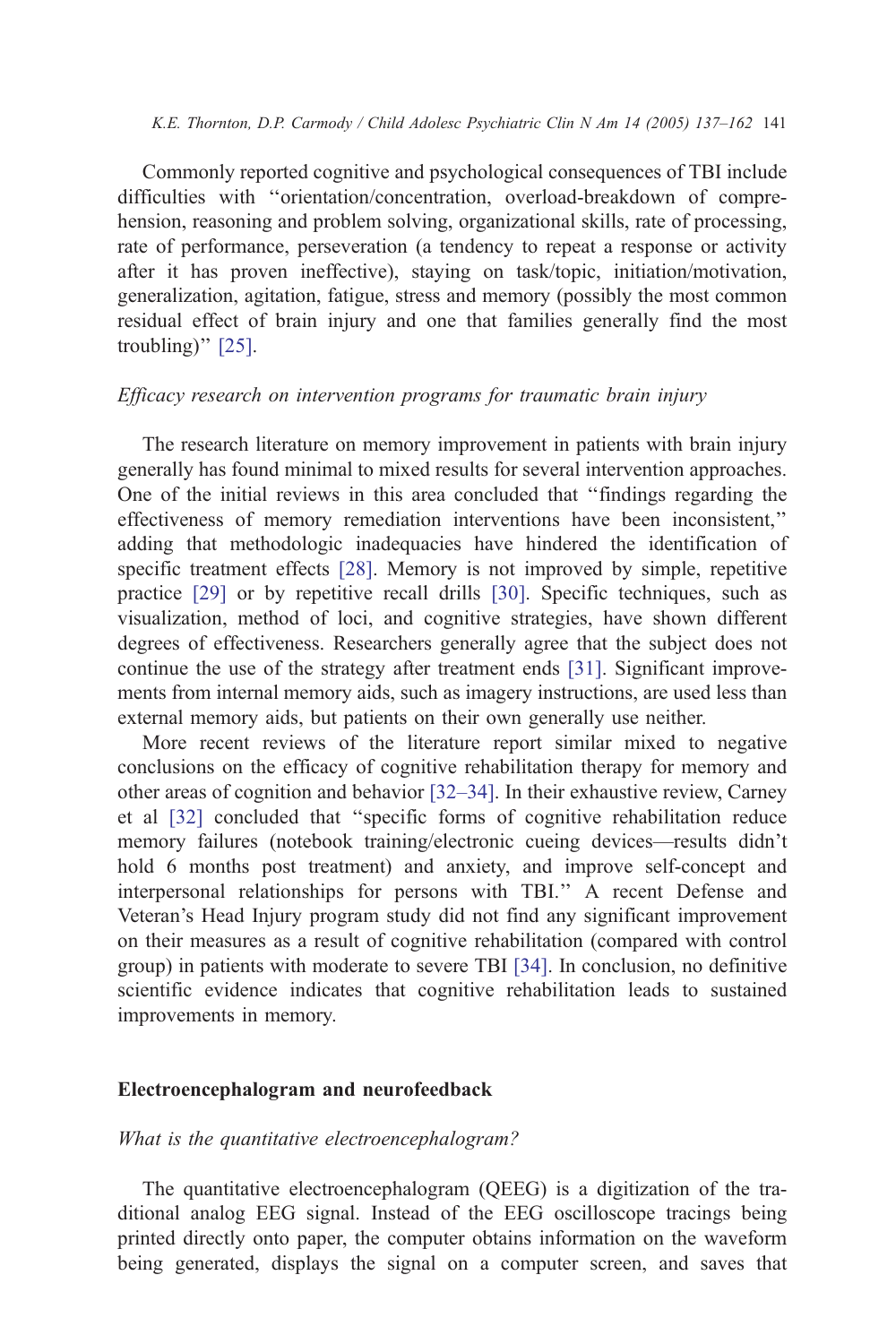

Fig. 1. Standard 10-20 system and nomenclature for locations.

information. This process makes it possible to recreate the waveform at a later time for computer display and statistical analysis. With this new capability for storage and quantitative analysis, the EEG of an individual can be compared with a database of individuals without any known neurologically based disorder, which allows for the analysis of the background activity to reveal patterns not apparent in the visual inspection of the routine EEG. For a review of the literature in this area, see the article by Chabot et al elsewhere in this issue.

The waveforms generated by the 3-mm cortical gray matter just below the scalp are measured based on the number of times per second that the waveform goes from one peak to the next (cycles per second or Hz). The entire range of EEG frequencies is conventionally divided into four standard frequency bands and designated as follows: delta  $(0-4 \text{ Hz})$ , theta  $(4-8 \text{ Hz})$ , alpha  $(8-13 \text{ Hz})$ , beta (13 or more Hz), and gamma (40 Hz). Not all investigators use the same frequency definitions, however, which leads to difficulties in interpreting across studies.

The locations of the 19 electrodes follow the standardized 10-20 system. Fig. 1 shows the standardized locations of the electrodes.

There are two general classes of quantitative EEG (QEEG) measures. The first class examines the type of activity at each of the 19 locations in reference to a specific frequency. The value is usually correlated for a period of time or epoch that can vary according to how the evaluator collects the data. Examples of such quantitative measurements include the following:

- ! Magnitude: the average strength in absolute microvolts of the signal of a band during an epoch
- ! Relative power: the microvolts of the particular band divided by the total microvolts generated by all bands at a location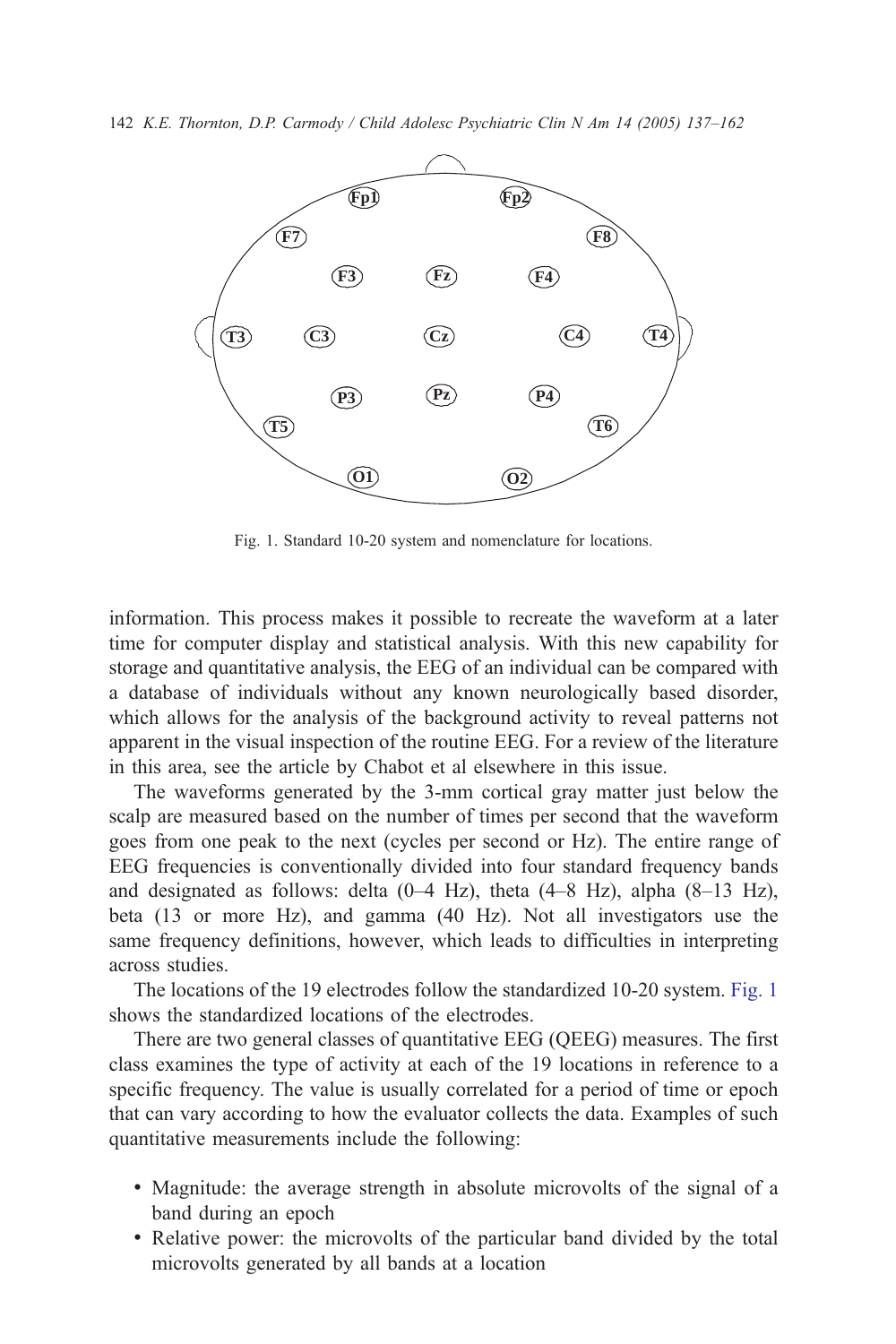- ! Peak amplitude: the peak value in microvolts of a frequency band during an epoch
- ! Peak frequency: the highest frequency obtained during an epoch within a frequency range
- ! Symmetry: the peak amplitude symmetry between two locations (A and B) in a particular bandwidth (ie, defined as  $(A - B)/(A + B)$ ). This measure analyzes the amplitude relationships that do not necessarily depend on connection activity but reflect differences in activity levels between different locations.
- ! Spectral power: the square of the microvolts of a frequency during an epoch

The second major class of variables addresses the issue of the connectivity patterns between locations. These variables are assumed to reflect the activity that occurs in the long myelinated fibers that connect the different regions and are known as the white matter of the brain. The variables are (1) coherence, which is the average amplitude similarity between the waveforms of a particular band in two locations over an epoch, and (2) phase, which is the time lag between two locations of a particular band as defined by how soon after the beginning of an epoch a particular waveform at location #1 is matched in amplitude at location #2.

# Relation between quantitative electroencephalographic variables and cognition in reading disabilities and traumatic brain injury

Much of the original work on the relationship between the QEEG signal and cognition collected EEG data under eyes-closed conditions and then correlated those values with well-known cognitive measures, such as the IQ test. Different investigators reported the results with terms such as level or activity. These references can refer to magnitudes and relative power. These different measures are empirically highly intercorrelated.

Thatcher et al [\[35\]](#page-23-0) sought to discriminate between normal subjects and subjects with TBI under the eyes-closed condition and obtained discriminate values at or above 0.90 across three independent samples. The predominant finding was decreased posterior alpha and increased posterior beta activity, frontal connection abnormalities, and some long cortico-cortico connection deviations in the group with TBI compared with the controls.

Additional studies generally have obtained consistent findings. Randolph and Miller [\[36\]](#page-23-0) found variability of the EEG to be a critical component in discriminating patients with head injury from normals. Tabano et al [\[37\]](#page-23-0) found higher mean power values in the lower alpha range  $(8-10 \text{ Hz})$ , less power in fast alpha range (10.5–13.5 Hz), and lower mean alpha frequency in subjects with TBI compared with normal controls. They also reported a reduction in fast beta (20.5–26 Hz) activity. Trudeau et al [\[38\]](#page-23-0) demonstrated high discriminant accuracy of qEEG for the evaluation of combat veterans with a history of blast injury.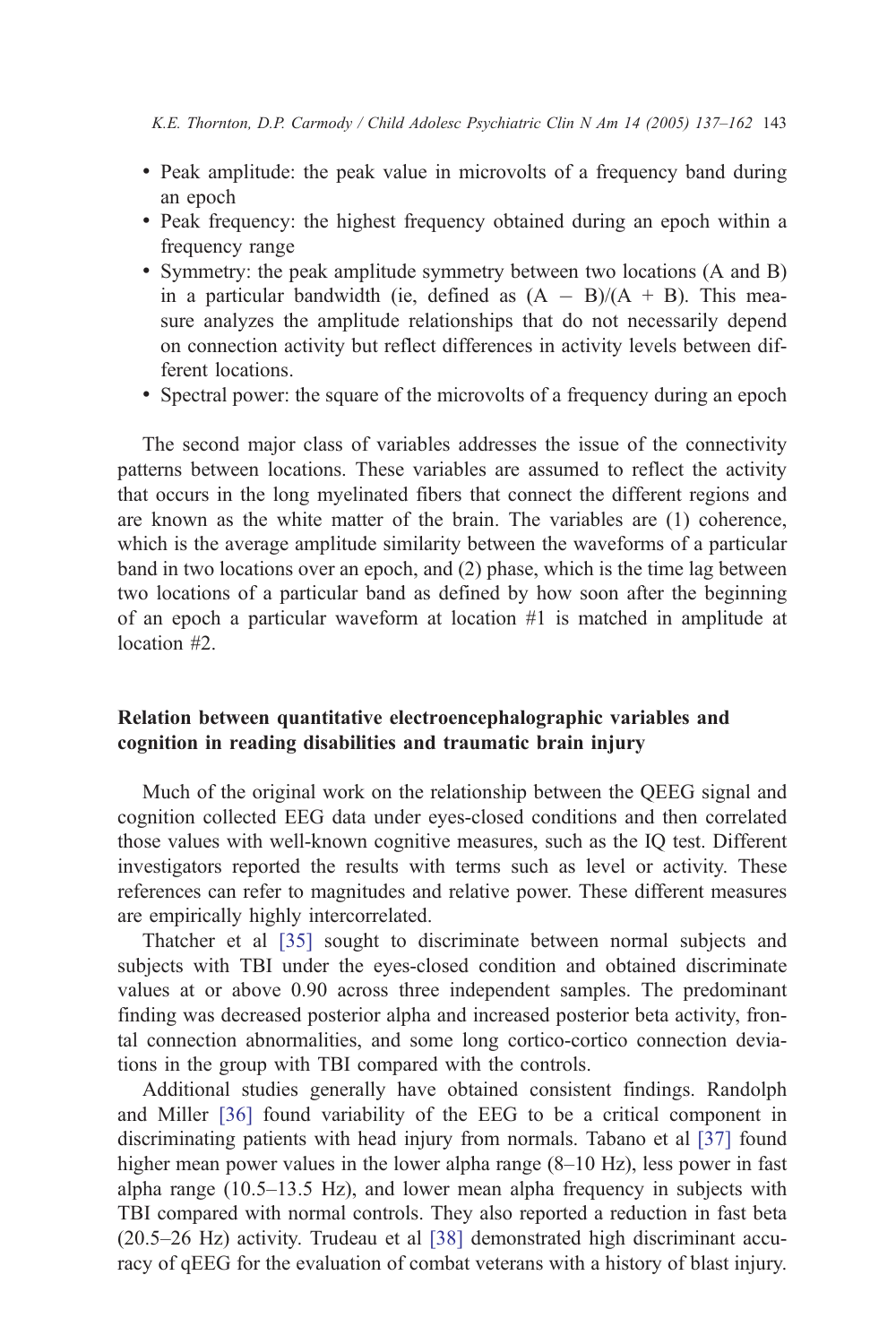Summarizing this body of research, Thatcher [\[26\]](#page-23-0) concluded that ''EEG coherence has been shown to be the most sensitive EEG measure of TBI.'' He also concluded that ''the standard or routine EEG and conventional MRI are essentially useless for the detection of TBI because of their low sensitivity and low reliability in detecting mild to moderate TBI (eg,  $\leq 20\%$  accuracy in routine visual EEG and visual MRI).''

These studies have focused on frequency ranges below the 32-Hz range and have not investigated EEG activity under task conditions. Collectively, the studies have indicated elevated beta levels after the trauma and decreased alpha in posterior locations, connection abnormalities, decreased alpha and beta amplitudes in frontal location, increased variance, and nonspecific generalized slowing. Some of the studies seem to have conflicting results (ie, increased posterior beta, reduction in fast beta) possibly because of definitions of the frequency ranges studied or differences in length of time since injury. Hughes and John [\[39\]](#page-24-0) concluded that ''there is a broad consensus that increased focal or diffuse theta, decreased alpha, decreased coherence and increased asymmetry are common EEG indicators of the post concussion syndrome.''

# High-frequency electroencephalographic activity in the patient with traumatic brain injury and learning disability

The 40-Hz rhythm (gamma band) in animals has been found to be associated with the acquisition of learning. Basar-Eroglu et al [\[40\]](#page-24-0) indicated that the 40-Hz rhythm exists spontaneously and can be evoked in the human brain, and they suggested that it may have multiple functions in sensory and cognitive processing. Forty-Hertz activity also has been found during problem solving in children [\[41\]](#page-24-0) and adults [\[42\].](#page-24-0) Miltner et al [\[43\]](#page-24-0) found increases in gamma band activity and gamma coherence between areas of the brain that undergo an associative learning procedure. Although more research is needed to clarify the role of 40-Hz activity in brain function, these early findings suggest the possibility that this frequency may be an important missing element in the understanding of patients with TBI and learning disabilities.

## Activation conditions and the patient with traumatic brain injury

McEvoy et al [\[44\]](#page-24-0) demonstrated that the test-retest reliability of the qEEG signal is greatly enhanced under task or activation conditions, because it requires the subject to focus on specific tasks, whereas the subject's state during the eyesclosed condition may be expected to differ (because of vigilance, anxiety, cognitive processing variations). Seven-day test-retest reliabilities were higher for the activation condition (mean of 0.93) versus the eyes-closed condition (mean of 0.84). Even within a single EEG acquisition session, reliability varied more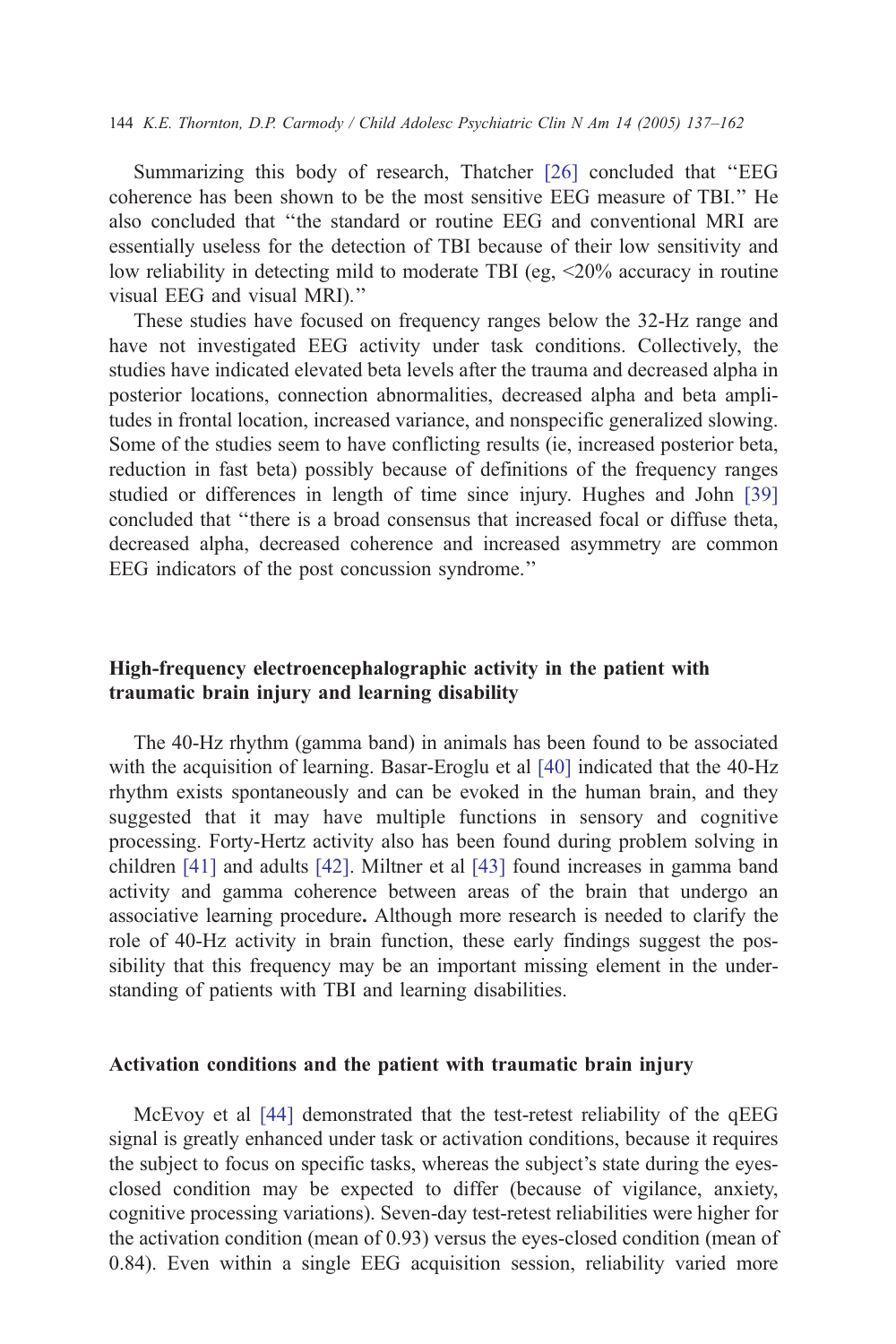during the resting condition (0.74–0.97) than the activation condition (0.92–0.99) when analyzing particular frequency bands (eg, theta, alpha).

In two studies, Thornton [\[45,46\]](#page-24-0) compared subjects with TBI ( $n = 32$ ) and normal controls ( $n = 52$ ) under eyes-closed resting and activation conditions. The activation conditions were an auditory attention task, a visual attention task, and a listening-to-paragraphs task. In addition to measuring the traditional brain frequencies  $(1-32 \text{ Hz})$ , this study measured higher frequencies in the 32- to 64-Hz range. An analysis of the EEG data collected in the eyes-closed condition led to correct classification of 100% of subjects as belonging to the TBI or normal control group (for accidents that occurred within 1 year of evaluation) and 93% (for all subjects regardless of time since accident). Separate analysis based on each of the activation measures yielded respective percent correct hit rates of 95% (auditory attention task: 79 of 84 subjects completing the tasks), 91% (visual attention task: 79 of 84 subjects completing the task), and 88% (listening to paragraphs:  $n = 84$ ).

The listening-to-paragraphs task analysis required the least number of variables to discriminate. The variables that were involved most often in successful discrimination were high frequency (32–64 Hz) connectivity variables that emanated from the frontal lobes, which supported Thatcher's emphasis on the effect on the frontal lobes in TBI cases. A separate analysis indicated that the length of time that had elapsed since the accident did not correlate positively with these connectivity values, which indicated that time does not result in improvement in these values.

The coherence and phase relationships between locations can be conceptualized in terms of a generator emanating from a particular location. This generator can be visualized as a ''flashlight'' effect, in which the origin of the beam comes from one location and sends the beam to all other 18 locations in a particular frequency. Fig. 2 expresses this relationship.

A correlational analysis was conducted to determine the EEG parameters that correlate with successful auditory recall for patients with TBI and normal controls [\[47\]](#page-24-0). The TBI group had significantly lower values than the control group for the beta 2 frequency (32–64 Hz) coherence and phase values involving frontal lobe



Fig. 2. The ''flashlight'' effect. One location sends out a signal in a particular frequency range to all other locations.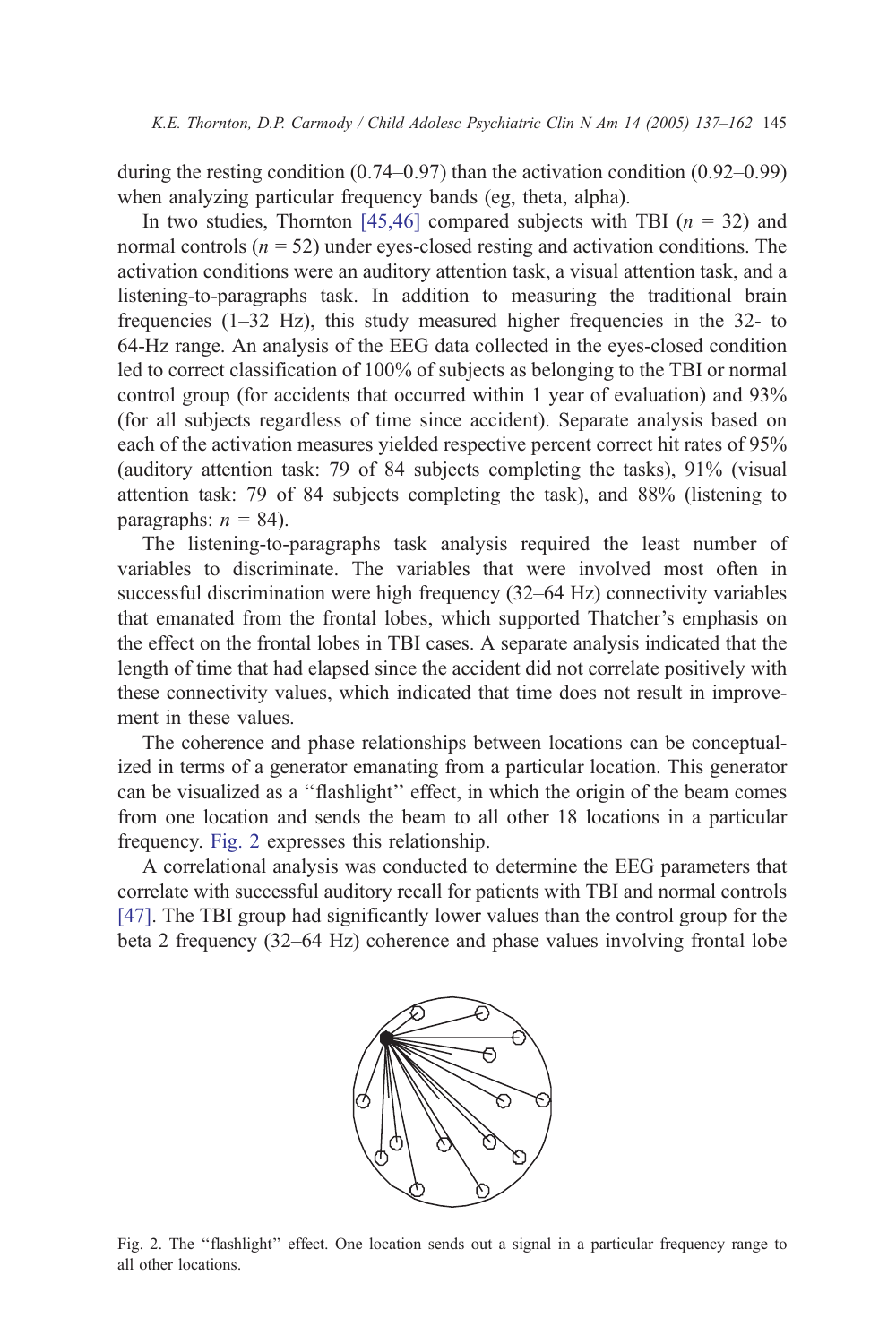

**Generators that are positively correlated with total memory but significantly lower in TBI subjects: Alpha set at .02**

Fig. 3. Normal Vs traumatic brain injury: listening-to-paragraphs TBI ( $n = 80$ ; normal = 49). PB2, phase beta 2; CB2, coherence beta 2; RPB1, relative power beta 1; PKFT, peak frequency theta; beta 1, 13–32 Hz; beta 2, 32–64 Hz.

locations. These values were significantly negatively related to the total memory score (Fig. 3). This pattern was not observed when analyzing the reading task and reading memory scores (K.E. Thornton, PhD, unpublished data).

Different QEEG variables are associated with success on the memory task in the two groups. In a normal adult group, auditory memory performance correlates positively with coherence alpha ''flashlight'' projections from predominantly left hemisphere locations (eg, T3, F7) (K.E. Thornton, PhD, unpublished data) [\[48\].](#page-24-0) As the value of coherence alpha increases, there are increases in the memory score. Within the TBI group, the positive correlates of successful recall include ''flashlight'' effects involving higher phase values from the right temporal location (T4 in the beta 1 frequency range) and left frontal location (F7 in the beta 2 frequency range) [\[46\].](#page-24-0) It seems that patients with TBI compensate by shifting the response pattern from the left temporal to the right temporal location and engaging the higher frequencies to complete the task successfully.

# Critical review of quantitative electroencephalographic studies of traumatic brain injury

Several difficulties limit the degree to which firm conclusions can be drawn from the literature in this area. (1) Variations exist among studies in the use of specific frequency ranges and locations. (2) The eyes-closed condition does not directly investigate brain function during specific tasks. (3) Most studies do not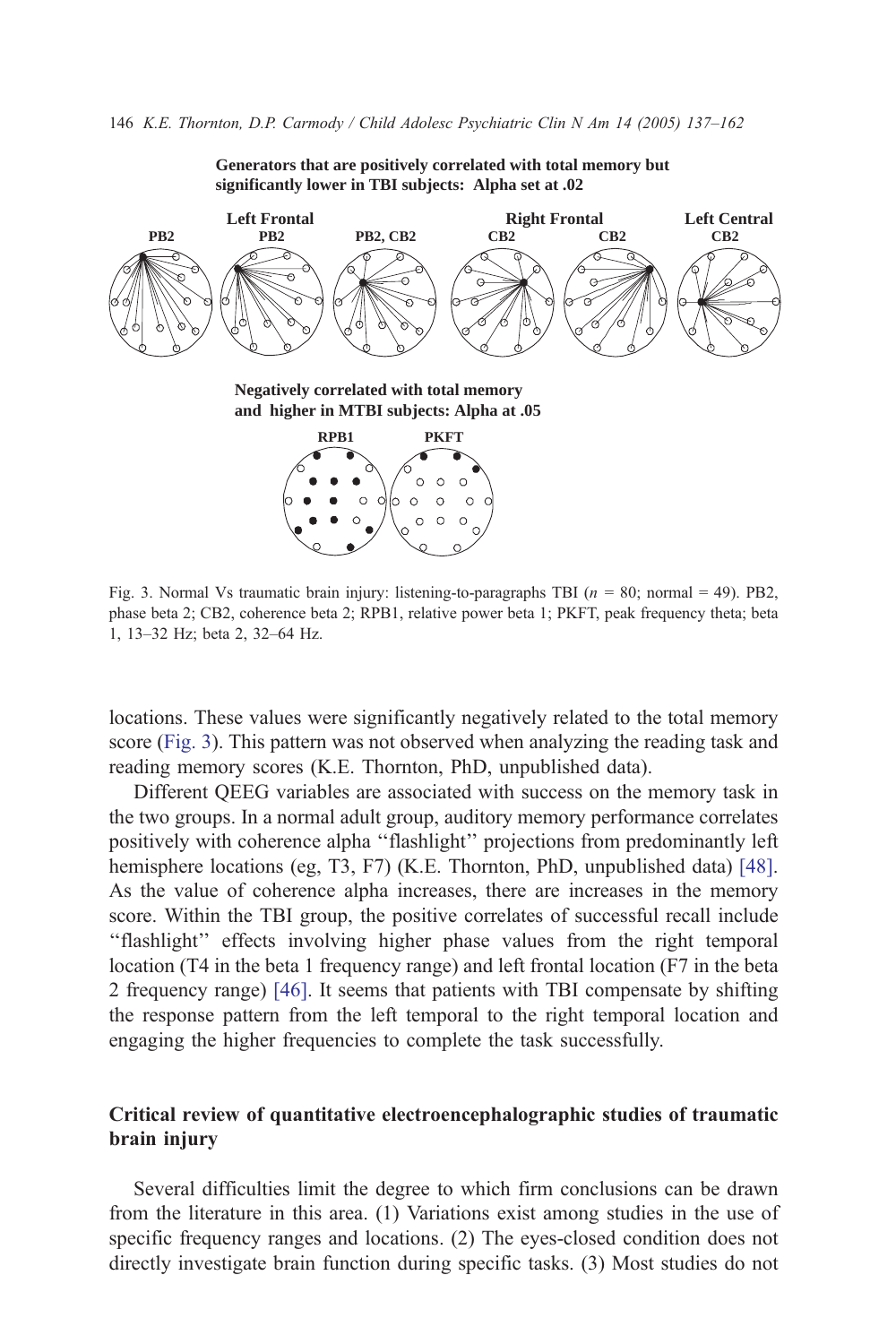include the frequency range above 32 Hz. (4) The implicit concept behind many of these studies is that a particular set of locations is sufficient to understand how the brain functions. This view is akin to a previous popular concept of a modular functional model of brain activity. Lloyd's [\[49\]](#page-24-0) review of 36 functional neuroimaging studies suggests that functions are distributed over multiple regions and most brain regions are multifunctional. (5) The age groups under consideration also differ across studies.

To address these limitations, future research should (1) use standard band definitions across different studies and tasks, (2) study the relationship between task performance and the qEEG variable during the task, (3) use higher frequencies (above 32 Hz), (4) study all locations, all available variables, and under different tasks, and (5) use separate databases for adult and children for the activation approach.

## What is electroencephalographic biofeedback?

Neurotherapy (or EEG biofeedback) is the operant conditioning of the EEG. Electrodes are placed on the scalp of a subject, and the electrical information is sent to a recording unit. The unit uses a software interface to present the status of selected EEG variables to the subject in visual or auditory modality. When the subject's EEG signal meets the desired goal, the subject is presented with a reward in the form of selected sounds and displays. When the subject's EEG signal produces a value that is not desired, a different sound or visual image is presented to the subject to inhibit that particular signal. Because the brain is an adaptive organ, it attempts to satisfy the demands made on it by the software and changes its activity to meet these requests. The exact mechanism is unknown.

#### Treatment effects of neurotherapy with reading disability

No outcome research published to date has addressed the efficacy of neurofeedback specifically for reading disability. Several studies of the effect of neurofeedback on attention deficit hyperactivity disorder (ADHD), however, have provided suggestive preliminary evidence that this intervention modality can result in improved cognitive function in general.

A case study of a 13-year-old child with ADHD demonstrates the effectiveness of 45 EEG biofeedback sessions [\[50\].](#page-24-0) The cortical sites that were monitored were C3 (designed to increase 15–18 Hz and decrease 2–10 Hz) and C4 (designed to increase  $12-15$  Hz and decrease  $2-7$  Hz). There was marked improvement (tested at preintervention and at the twentieth and fortieth sessions) in processing speed and processing speed variability, a 19-point IQ increase (Kaufman Brief Intelligence Test), a 7.5 grade level increase in reading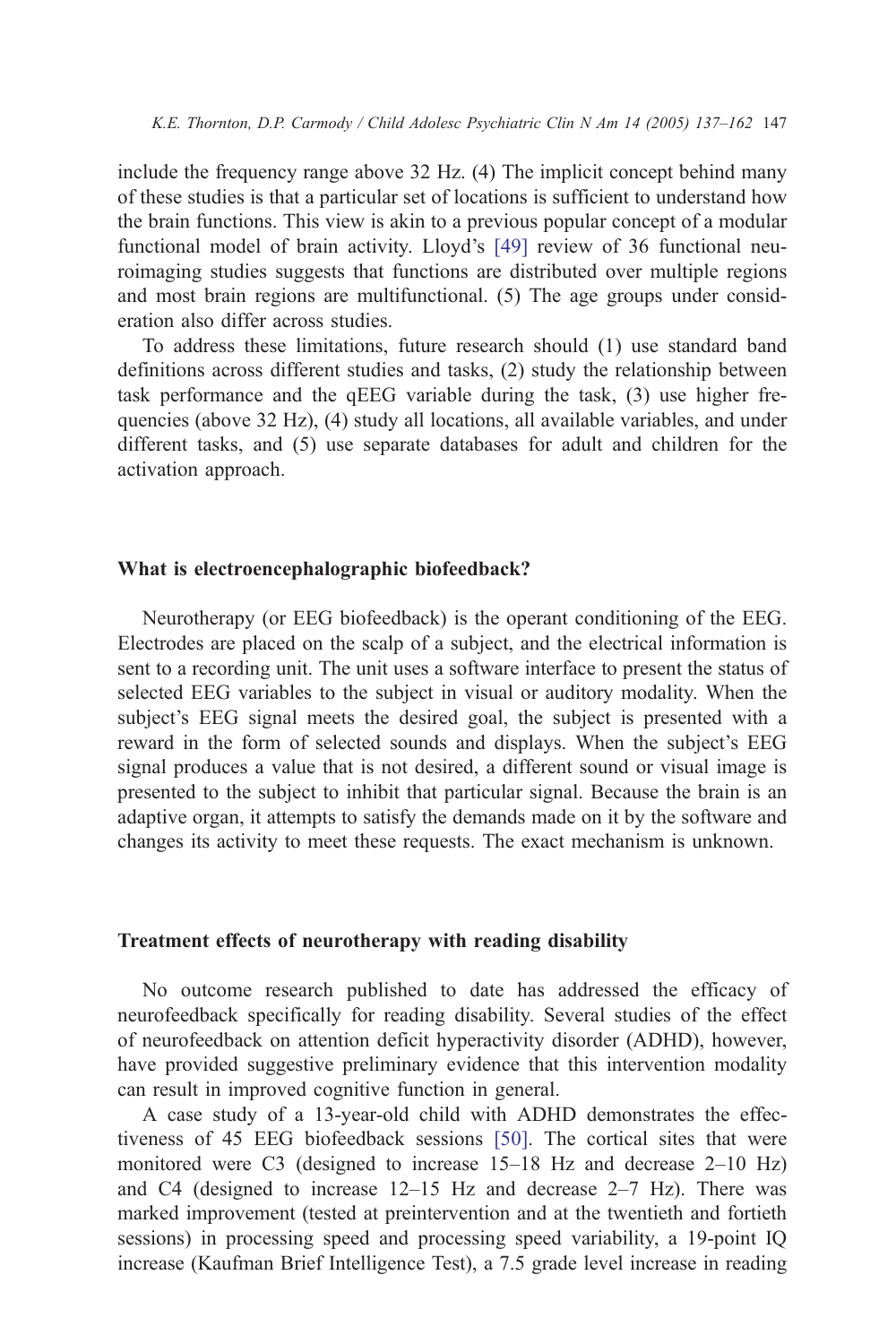scores (Kaufman test of Educational Achievement–Brief Form), and significant behavioral improvements, as indicated by report of parents and patient. Follow-up at 17 months demonstrated that the behavioral and QEEG changes were maintained.

With samples of learning disabled subjects and subjects with and ADD and ADHD (total sample size  $n = 155$ ), four independent researchers have demonstrated significant increases in IQ averaging 15 points (one SD) as a result of EEG biofeedback [\[51–54\].](#page-24-0) Only one study [\[51\]](#page-24-0) used a control group, which did not demonstrate improvements on the IQ measures. A deficit in 40-Hz activity has been reported in children with learning difficulties [\[55,56\]](#page-24-0) and can be enhanced through EEG biofeedback [57,58].

#### Efficacy of elect[roenceph](#page-24-0)alographic biofeedback with traumatic brain injury

#### Frequency interventions

In a single case study, Byers [59] found that 31 sessions of EEG biofeedback increased the magnitude of EEG in the 12- to 18-Hz range and suppressed EEG magnitude in the 4- to 7-Hz range. The patient who had mild TBI improved cognitive flexibility and executive function. Hoffman et al [60] used EEG biofeedback techniques on 14 p[atient](#page-24-0)s with TBI and reported that approximately 60% of the patients with mild (M)TBI showed improvement in self-reported symptoms or cognitive performance as measured by the MicroCog assessment battery after 40 sessions. The degree of improvement noted ra[nged](#page-24-0) from 23% to 62%. The authors also noted significant normalization of the EEG in subjects who showed clinical improvement. There were no controls in this study. A subsequent open trial case series ( $n = 14$ ) showed significant improvement after five to ten sessions in self-report symptom checklists [61,62].

Keller [63] demonstrated with a group of patients with TBI  $(n = 12)$  that ten sessions of EEG biofeedback (13–20 Hz, increase mean amplitudes) improved attentional abilities (in 8 patients) and was superior to ten 30-minute sessions using two standard software computerized attention t[raining](#page-24-0) programs [64,65]. The EE[G bi](#page-25-0)ofeedback subjects showed significant improvement on the cancellation task (improvement more than 3 SD) and nonsignificant improvements in other error measures (eg, choice reaction, sustained attention), whereas subjects in the computer-based training improvements showed no impro[vements](#page-25-0) on any measure. Significant improvements (more than 2 SD) for the EEG biofeedback group also were noted on number of errors and crossed out stimuli on the cancellation task, choice reaction time speed (milliseconds), and reaction time (milliseconds) on the sustained attention task. The computerized intervention program also showed significant improvements (more than 2 SD) on the number of crossed out stimuli in the cancellation tasks  $(\geq 2 \text{ SD})$  and choice reaction time (milliseconds)  $(< 2 SD$ , however.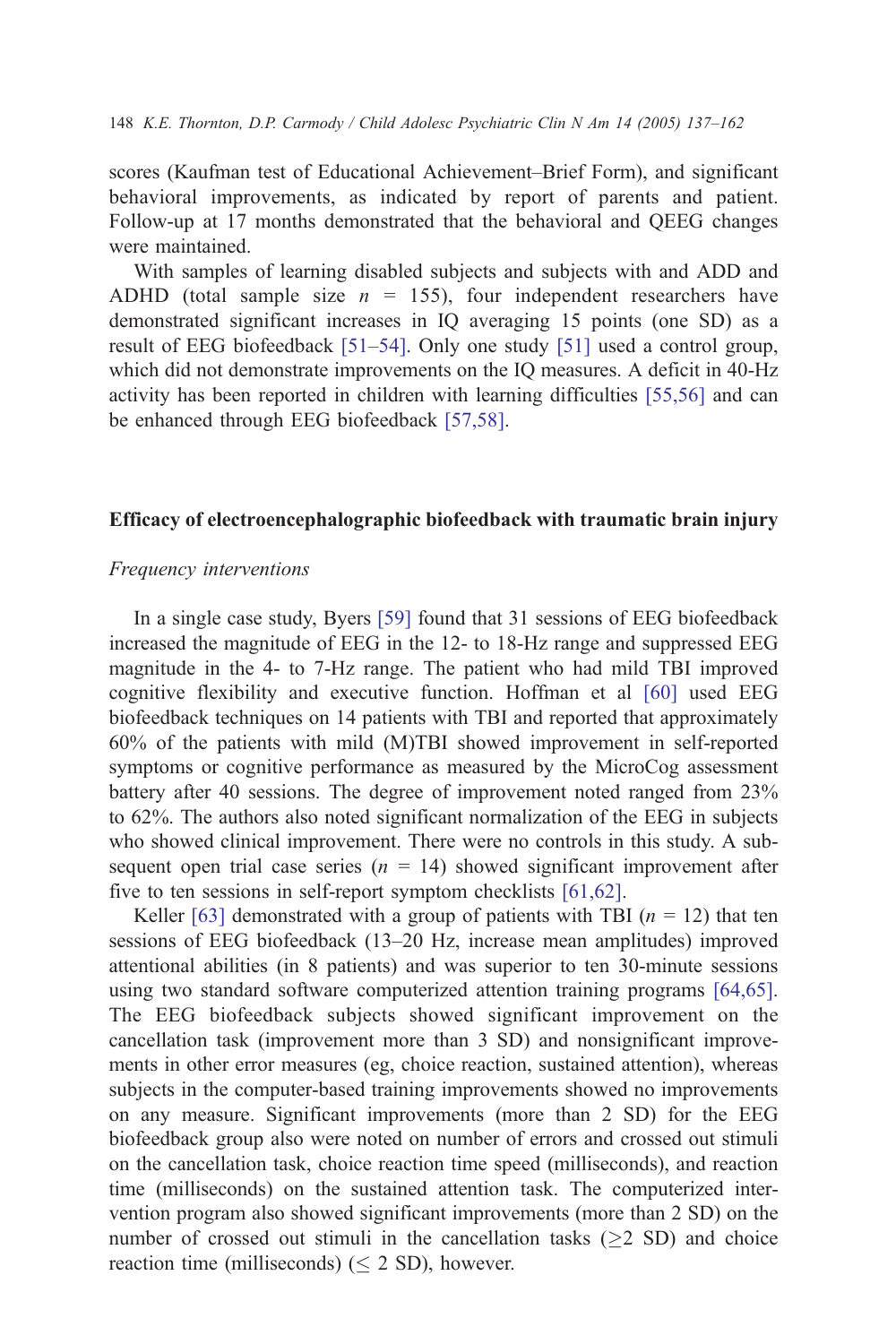## Coherence interventions

Walker et al [66] studied 26 patients with MTBI within 3 to 70 days of injury with an eyes-closed QEEG. EEG biofeedback treatment protocols (average of 19 sessions) that addressed the deviations from the normative database for the abnormal coherence values were then implemented. Five sessions were directed toward each coherence problem until the patient reported significant improvement or until 4[0 sess](#page-25-0)ions were completed. No controls were used. Significant and substantial improvements  $(>=50\%)$  on a global improvement self-rating scale were reported by 88% of the patients. All patients were able to return to work.

## Coherence and magnitude interventions

Tinius and Tinius [67] performed 20 EEG biofeedback sessions and cognitive retraining with a group of patients with TBI  $(n = 16)$  and ADHD  $(n = 13)$ . Progress was assessed with neuropsychological measures of attention and problem solving and compared with a control group (negative history of neurologic or neuropsychological problems, not matched for age or education) that received only th[e cog](#page-25-0)nitive retraining intervention. The QEEG studies were conducted for all subjects. Intervention parameters were determined by reference to the qEEG database comparison [26]; EEG biofeedback training targets included coherence and magnitude abnormalities. Both groups were treated with visual and auditory cognitive training exercises [68,69]. The subjects with MTBI and ADHD in the EEG biofeedback treatment groups improved significantly  $(+.5 \text{ to } +1 \text{ SD})$  in comparison to the control group on the attention tasks (intermediate visual and auditory att[entio](#page-23-0)n) [70]. The MTBI group showed significant improvement compared with controls on the Wisconsin card-sorting problem-solving task in terms of a decrease in the [number](#page-25-0) of trials and perseverative errors.

Schoenberger et al [71] developed an alternative EEG biofeedback approach with patients with TBI that involved [con](#page-25-0)ventional EEG biofeedback and subthreshold photic stimulation. The clients wore glasses that had lightemitting diodes embedded in the lenses. The EEG sensors were moved to different locations on the head during the treatment. The client's momentary dominant or peak EEG f[requ](#page-25-0)ency was measured and used to reset the frequency at which the light-emitting diodes pulse, which in turn affected the EEG. The goal of the intervention was to reduce slow-wave activity (4–8 Hz) and increase activity in the 12- to 18-Hz range. Ochs [72] previously reported positive effects in clinical cases (with a wait-list control group) using this approach with patients with TBI. The Schoenberger study examined 12 subjects who had experienced mild to moderately severe TBI and were 36 months to 21 years post trauma. Neuropsychological measures of memory, attention, information processing, verbal fluency, and integrated [func](#page-25-0)tions were administered, as was the Beck Depression Inventory and the Multidimensional Fatigue Inventory. The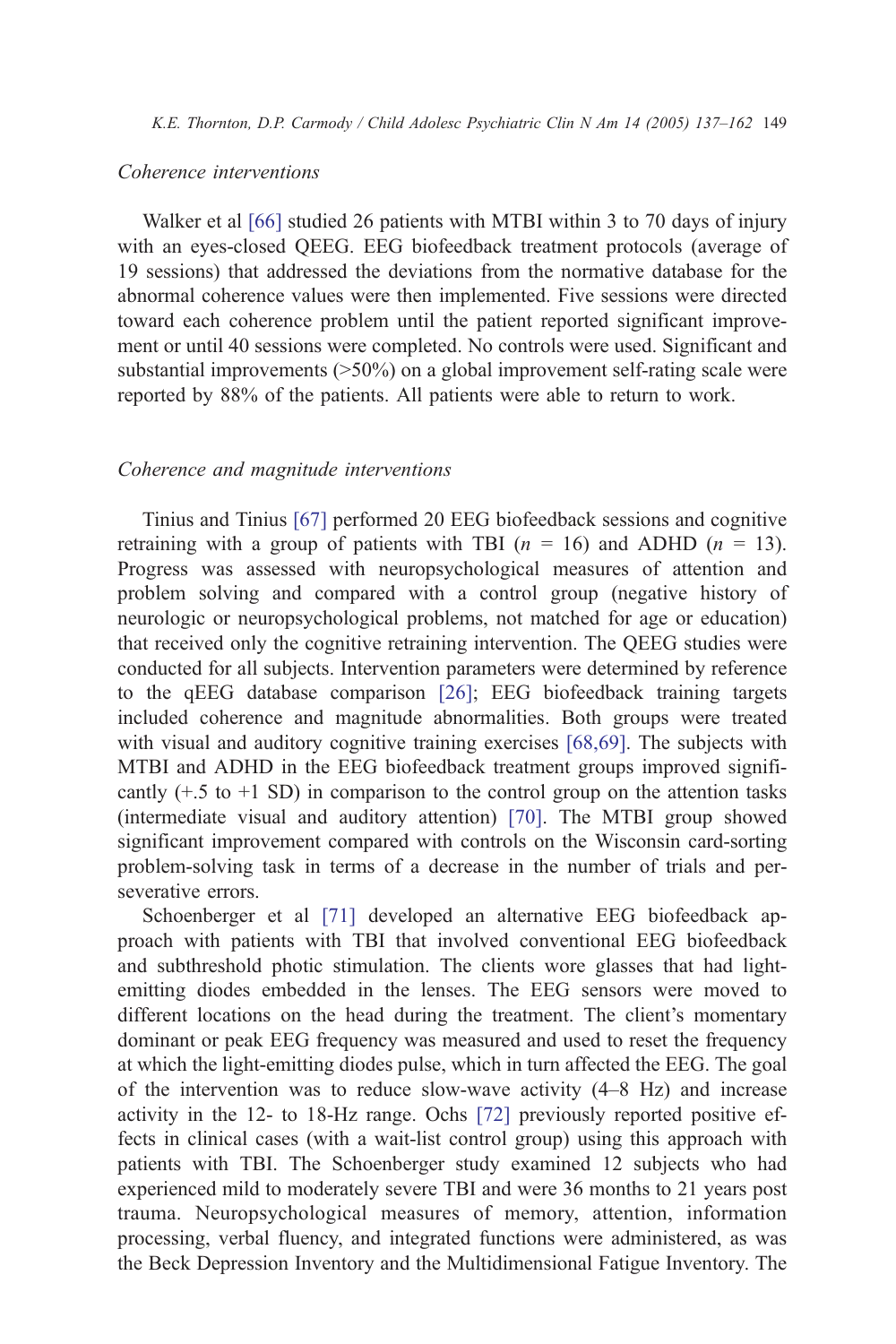researchers used a wait-list control group (who subsequently received the treatment) and random assignment to the treatment and control groups. The subjects received 25 sessions, with session length varying between 5 seconds and 15 minutes, over a 5- to 8-week period. The dominant frequency that was stimulated varied between 5 and 20 Hz. Significant improvements were reported on the emotional (Beck Depression Inventory, Multidimensional Fatigue Inventory) and the neuropsychological measures, and 7 subjects reported returning to a productive work life. Additional benefits included a reduction of medication usage for 2 of the 8 subjects taking medications, with cessation in 3 subjects. Potential problems of practice effects were addressed with alternate measures when available. Three subjects did not respond positively to the treatment.

In summary, qEEG biofeedback interventions have proved to be a useful approach to remediation of cognitive difficulties in patients with TBI, whether the approach was directed toward coherence or magnitude measures. Limitations of these studies include a lack of specificity between the cognitive task and its relationship to the qEEG variables, failure to obtain or indicate that the cognitive improvements were concomitant with changes in the qEEG measures, lack of high frequency analysis, and long-term follow-up.

# An alternate electroencephalographic biofeedback approach: development and clinical application of an activation database

Whereas the eyes-closed condition provides clinically relevant information regarding the nature of state of the brain, it does not provide information on the brain's active functioning. A logical next step in the development of this field is the use of a qEEG activation database in the rehabilitation process. Thornton developed such a database with normal child and adult subjects (K.E. Thornton, PhD, US patent #6309361 B1) [45,46,73,74]. The criteria for inclusion in the database were no self-report of neurologic or psychiatric problems or history of learning disabilities/ADD or seizure activity. The database includes 30 child subjects between the ages of 10 and 14 and 60 adult subjects over the age of 14. The age cut-off for the adult group was derived from Piaget's concept of formal operations beginning at approxi[mately age 13.](#page-24-0)

The EEG was recorded in a resting or baseline condition with eyes closed and eyes open and during 24 different cognitive activation tasks. These tasks focused on auditory and visual attention, auditory memory (eg, paragraphs, word lists), visual-verbal memory (eg, names of faces, reading) and visual information. All memory tasks involved collection of data during the input stage and during immediate and delayed recall periods. Additional cognitive tasks included problem solving (Raven's Matrices), pronunciation of nonsense words, spelling, mathematics (internal spatial addition and multiplication tables), autobiographical memory, and visualization (K.E. Thornton, PhD, US patent #6309361 B1).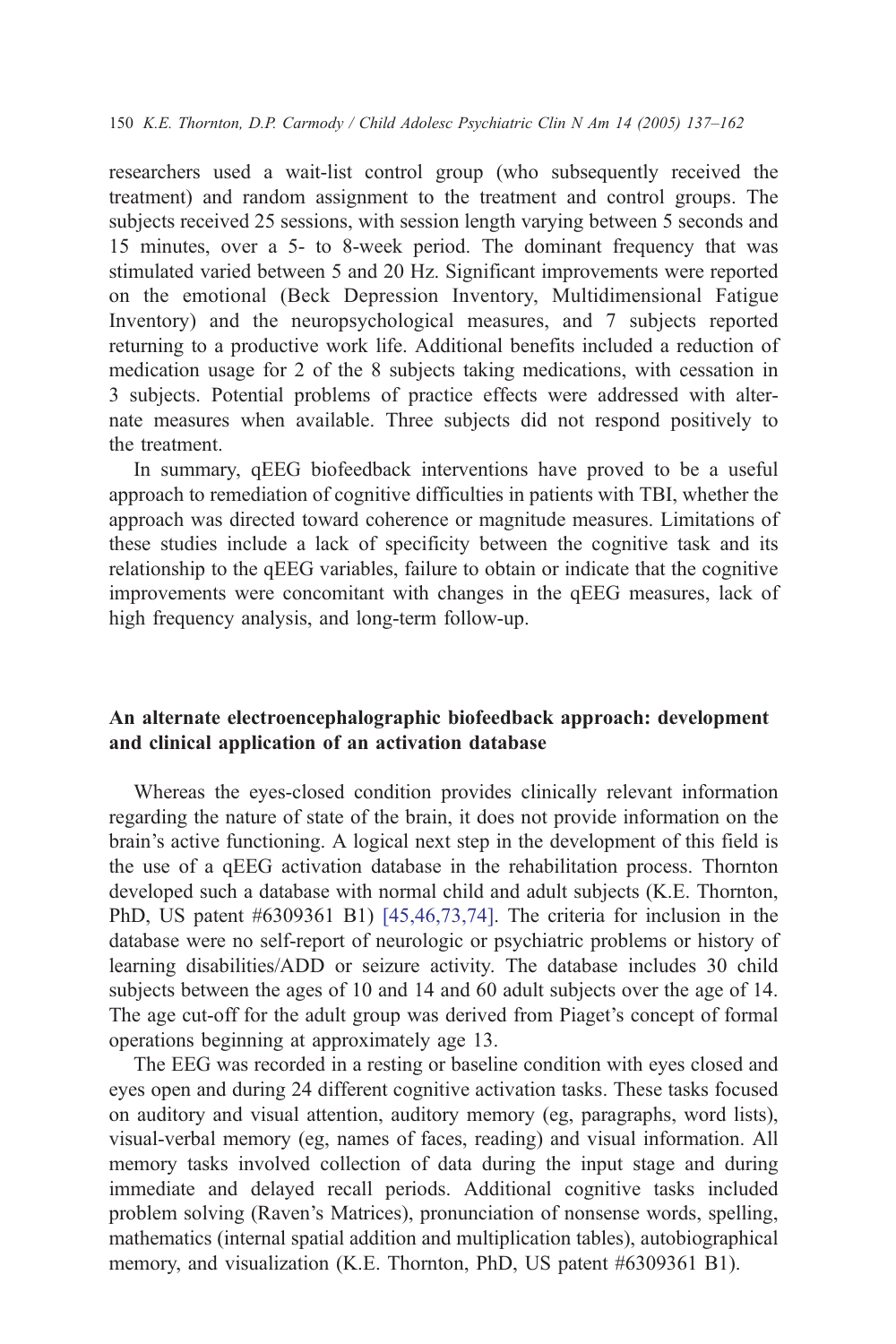## <span id="page-14-0"></span>Treatment protocols and intervention methods using the activation database

The treatment consists of subjects either listening to audiotapes or reading while the appropriate protocols are being used. The purpose of this approach is to train the brain under the appropriate and relevant task conditions. The initial evaluation provides four baseline measures of auditory memory. During treatment, the subject's progress is tested with novel stories that contain approximately 20 to 25 pieces of information. The subject listens to the story at the beginning of the session and recalls the story immediately to the clinician to obtain an immediate memory score. At the end of the session, the subject is asked to recall the story to obtain a delayed memory score. The scores are compared with the baseline to assess improvement in functioning. Treatment for children with learning disability or ADHD typically involves 40 sessions, although the program can last longer for patients with TBI.

#### Clinical case examples

 $T = 1$ 

#### Learning disabled case reports

Case examples previously have been reported in peer-reviewed journals [73,74]. This report provides additional information and includes additional subjects. A control group used in the previously reported research did not demonstrate any significant gains as a result of practice effects or the passage of time between first and second testing. Outcomes are reported for all variables that were available for analysis.

Case 1 involves an 8-year-old boy who was diagnosed with ADHD (no official diagnosis of reading disability) and underwent 25 hours (50 sessions) of [qEEG b](#page-25-0)iofeedback. The focus of the treatments, based on findings from his qEEG activation study, was on decreasing relative power of delta and theta and increasing relative power of beta1 (13–32 Hz) under auditory memory conditions in central and posterior locations. The data (Table 1) reflect the changes in the qEEG variables during a reading task in the left posterior region (T5-P3-O1) after the treatment and the resultant improvements (gain of percentile rank of 50%) on the reading subtests of the Terra Nova test (Table 2).

|         |  |  |                                                                    |  | <b>DELL'INTERNATION AND THE CONTRACT OF A STATE OF A STATE OF A STATE OF A STATE OF A STATE OF A STATE OF A STATE</b> |  |
|---------|--|--|--------------------------------------------------------------------|--|-----------------------------------------------------------------------------------------------------------------------|--|
|         |  |  | Child with attention deficit disorder with excessive theta: case 1 |  |                                                                                                                       |  |
| rapie i |  |  |                                                                    |  |                                                                                                                       |  |

| Relative power | Initial evaluation | Session #50 value | Change in standard deviation units |
|----------------|--------------------|-------------------|------------------------------------|
| %Beta1         | 23.1               | 26.8              | 1.23                               |
| $\%$ Theta     | 155                |                   | $-0.86$                            |
| %Delta         | 26.2               | 17.2              | $-1.91$                            |

Change in standard deviation units uses standard deviation of normative database under reading conditions.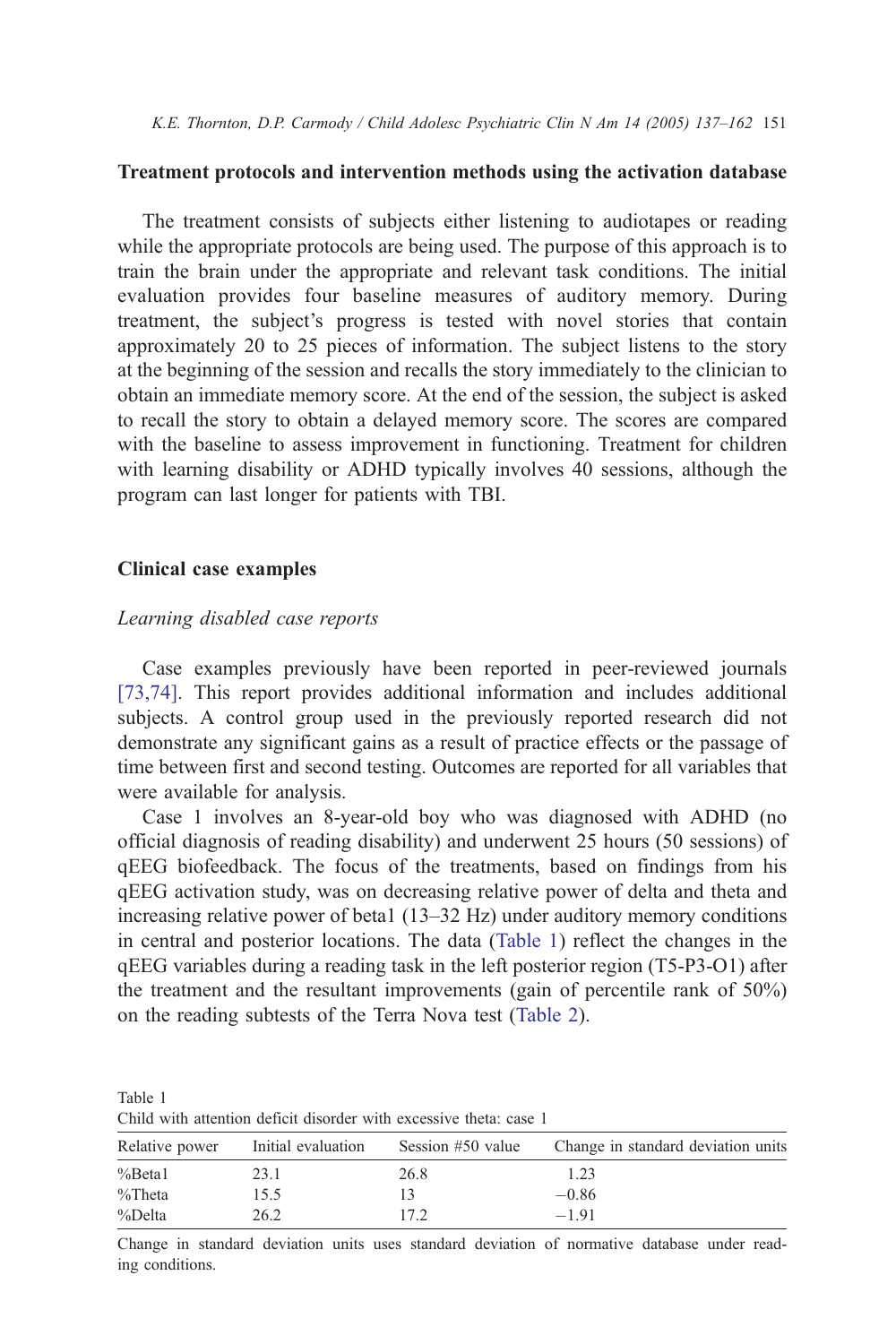|                   | Terra      | Nova       | $%$ change     |  |
|-------------------|------------|------------|----------------|--|
| Scale             | March 2002 | March 2003 |                |  |
| Reading           | 27         | 75         | 48             |  |
| Vocabulary        | 21         | 72         | 51             |  |
| Reading composite | 25         | 75         | 50             |  |
| Language          | 56         | 58         | $\overline{2}$ |  |
| Math              | 77         | 65         | $-12$          |  |
| Math computation  | 48         | 72         | 24             |  |
| Math composite    | 67         | 69         | $\overline{2}$ |  |
| Total score       | 55         | 67         | 12             |  |
| Science           | 39         | 54         | 15             |  |
| Social studies    | 35         | 77         | 42             |  |
| Word analysis     | 45         | 75         | 30             |  |

<span id="page-15-0"></span>

| Table 2                                 |  |  |  |  |
|-----------------------------------------|--|--|--|--|
| Changes in % rank on Terra Nova: case 1 |  |  |  |  |

Values represent subject's percentile rank.

The improvement in the values during the auditory input condition generalized to the reading condition. His auditory memory improved 205%. The SD value represents the standard deviation in the norm[ative refe](#page-14-0)rence group of the relative power figures during a reading task.

Case 2 involves a 9-year-old girl whose parents reported a history of learning problems. Neither academic records nor formal educational or neuropsychological testing completed were examined to verify the presence of learning disability, however. Her absolute levels for theta were more than  $-0.50$  SD below the norm, and her values for relative power of beta 2 (frequency range 32–64 Hz) were 2 to 3 SD above the norm, which indicated that she did not fit into the high theta/low beta pattern seen in many children with learning disability. The coherence alpha projections during the input stage and the coherence and phase alpha during the immediate recall period were significantly below the norm, however, and became the main focus of the treatment. She improved approximately 1069% in auditory memory (total memory score from 1.8–19.25) and 400% in reading memory (total score from 2.5–14) during the 40 sessions. Table 3 presents her improvements toward the end of the treatment.

Two subjects have been treated at different clinics using the activation approach, which reflects generalizability of the approach.

Case 3 represents another example of a child with significant history of reading problems who did not demonstrate any problems in theta, delta, or beta

|                       | Improvement in auditory and reading memory scores after the treatment: case 2 |                  |
|-----------------------|-------------------------------------------------------------------------------|------------------|
|                       | Immediate pre/post                                                            | Delayed pre/post |
| Auditory memory score | 1.8.10                                                                        | 0 9.25           |
| Reading score         | 357                                                                           | 07               |

Table 3 Improvement in auditory and reading memory scores after the treatment: case 2

Scores represent pieces of information recalled.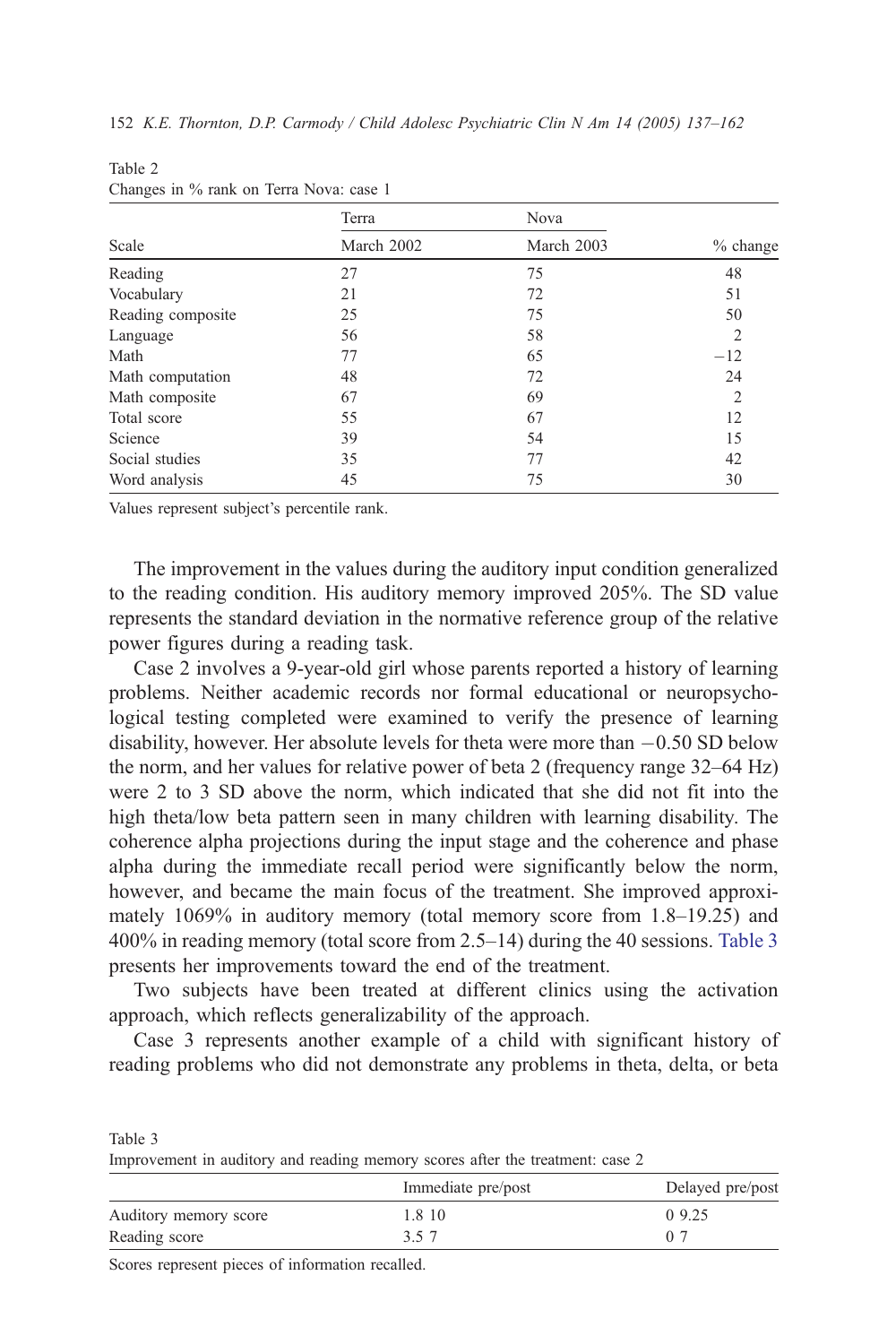<span id="page-16-0"></span>

Fig. 4. Case 3: reading disability. CB1, coherence beta 1 (13–32 Hertz). Lines represent values that are between  $-1$  SD and  $-2$  SD below norm. Dotted lines represent values that are between  $-2$  SD and  $-5$  SD below norm.

values but showed significant problems in connectivity issues. The pare[nts had](#page-15-0) spent approximately US\$25,000 in alternate standard treatment programs to improve his reading ability, which resulted in no significant gains. Fig. 4 presents some of the coherence abnormalities found in the beta1 frequency.

Many additional deviations from database averages also were observed with this child. The treatment was directed toward the posterior connection problem from the occipital positions under reading and auditory memory conditions. His auditory memory functioning increased 589% from baseline by the end of the twenty-fifth session. He also improved on the standardized reading inventory (SRI) from the previous year's testing (a standardized reading inventory measure administered by the school system) from a Lexile score of 360 before treatment to 753 after approximately 40 sessions, which is a much larger change than the typical improvement of 75 to 100 Lexiles per year. Table 4 shows his pre- to posttraining changes, expressed as Z scores, on the QEEG variables addressed during the interventions.

| Measure                                          | Preintervention | Current activity | Z score change |
|--------------------------------------------------|-----------------|------------------|----------------|
| O1-O2 Coherence: beta 1                          | $-3.3$          | $-1.6$           | $+1.7$         |
| O1-O2 Phase:beta 1                               | $-1.3$          | $-0.6$           | $+0.7$         |
| O1-O2 Coherence: beta 2                          | $-4.3$          | $-2.0$           | $+2.3$         |
| O1-O2 Phase: beta 2                              | $-4.1$          | $-2.3$           | $+1.8$         |
| O <sub>2</sub> -T <sub>5</sub> Coherence: beta 1 | $-2.0$          | $+0.4$           | $+2.4$         |
| O <sub>2</sub> -T <sub>5</sub> Phase:beta 1      | $-3.0$          | $-0.1$           | $+2.9$         |
| O <sub>2</sub> -T <sub>5</sub> Coherence: beta 2 | $-1.6$          | $+0.5$           | $+2.1$         |
| O <sub>2</sub> -T <sub>5</sub> Phase: beta 2     | $-3.0$          | $+0.2$           | $+3.2$         |
| O <sub>2</sub> -Pz Coherence: beta 1             | $-3.0$          | $+0.3$           | 3.3            |
| O <sub>2</sub> -Pz Phase: beta 1                 | $-1.6$          | $-1.0$           | $+0.6$         |
| O2-Pz Coherence: beta 2                          | $-2.5$          | $+1.0$           | $+3.5$         |
| O <sub>2</sub> -P <sub>z</sub> Phase:beta 2      | $-2.0$          | $-2.0$           | 0.0            |

Table 4 Z score changes of case 3 as a result of treatments

Beta 1: 12–32 Hz; Beta 2: 32–64 Hz.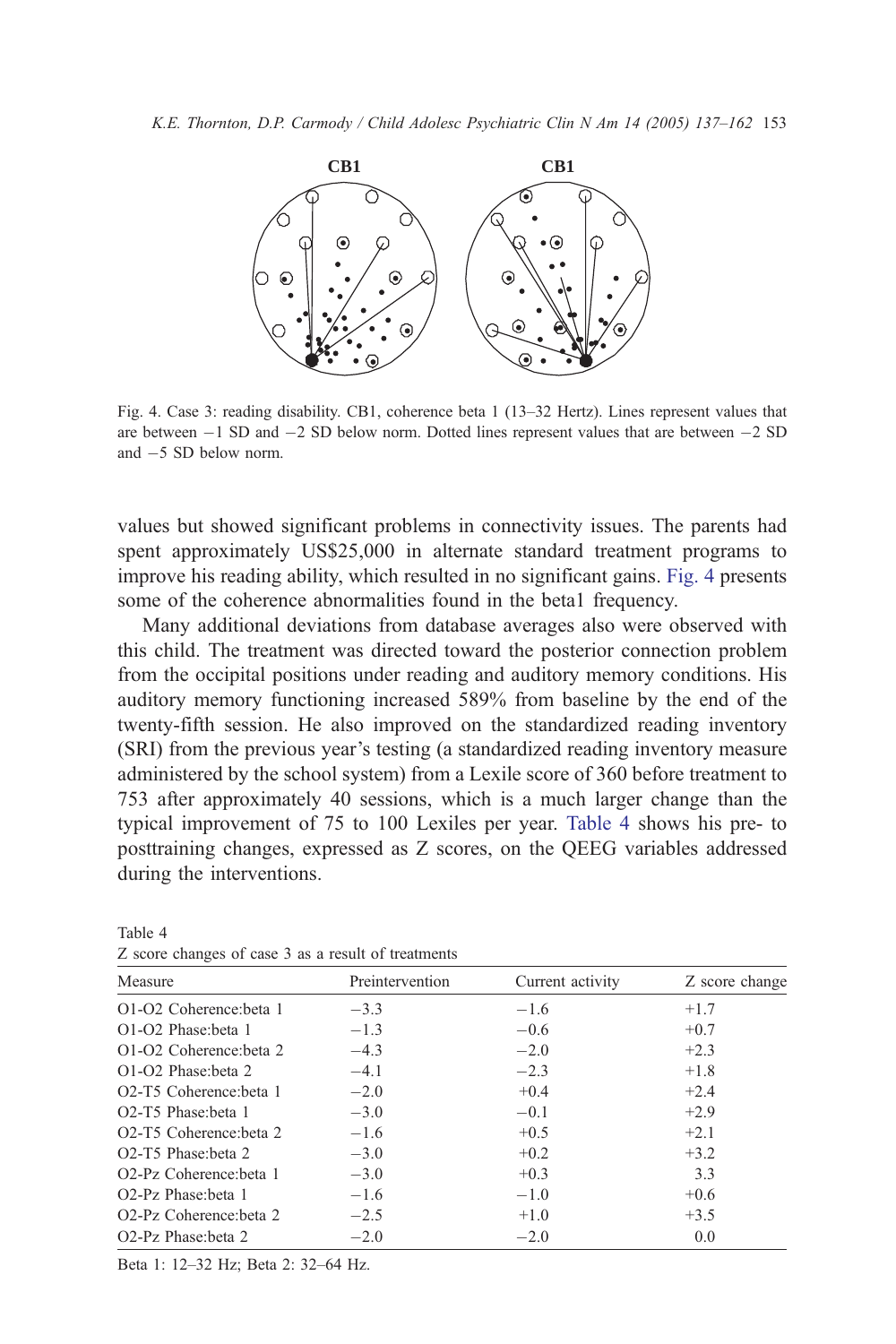<span id="page-17-0"></span>His mother reported her impression of increased self-confidence, greater reading fluency, and ability to present information orally in school. There were no grades available for comparison from the res[ource ro](#page-16-0)om to which he was assigned.

Case 4 involved a 17-year-old subject with reading disability. After 20 sessions he increased his comprehension score (on the Burns Roe Reading Passages) from 45% to 90% (on alternate versions –eighth grade level) and from 20% to 70% (on tenth grade level). His performance on alternate versions of the Cognisys Story Recall Test had increased by 3 SD. On the Wechsler Individual Achievement Test reading comprehension subtest he attained a standard score of 99 for age and grade level.

#### Neurotherapy for the patient with traumatic brain injury

Case 5 involves that of a 37-year-old woman (with a PhD) who experienced a mild TBI during an auto accident. She was particularly concerned that she recover her auditory memory ability to return to work as a psychotherapist. Results are presented in Fig. 5. The predominant problems were with coherence beta 2 (32–64 Hertz) that emanated from the Fz location. The figure presents the deficit connection pattern as if there was a flashlight emanating from that location



Fig. 5. Example of patient with TBI (Case 5). The qEEG coherence and phase deficits. CA, coherence alpha; CB1, coherence beta 1; CB2, coherence beta 2; PA, phase alpha; PB1, phase beta 1; PB2, phase beta 2; treatment interventions directed only toward the Fz CB2 deficit. SD, standard deviation.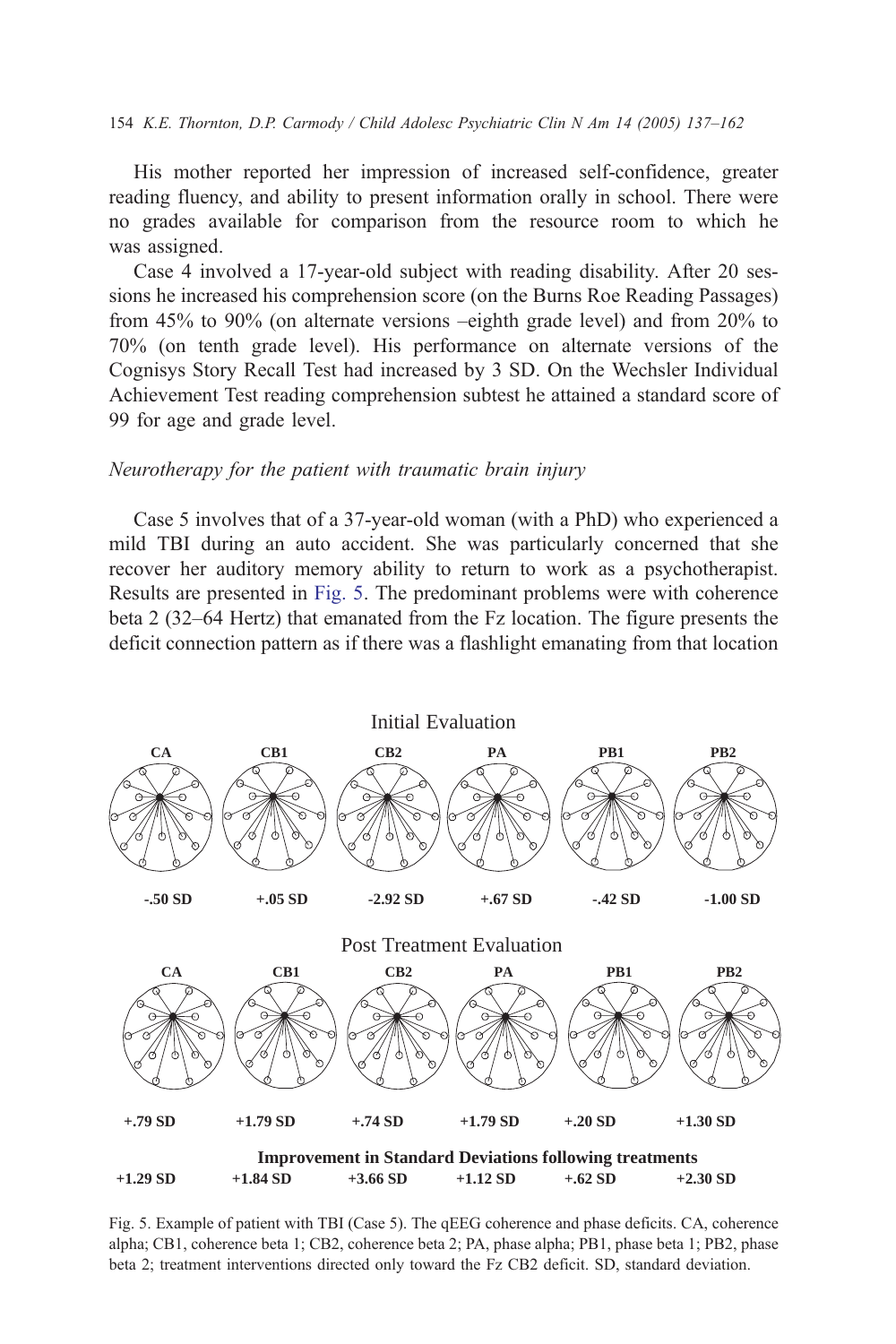|                                 | Pre          | Post $(13 \text{ mo} > \text{pre})$ |
|---------------------------------|--------------|-------------------------------------|
| Continuous performance          |              |                                     |
| Errors                          | 10           |                                     |
| Logical memory:                 |              |                                     |
| immediate                       | 26%          | 82%                                 |
| delay                           | 44%          | 86%                                 |
| Shipley IQ                      | 101          | 123                                 |
| California verbal learning test |              |                                     |
| Total raw (all five trials)     | 47           | 61                                  |
| Long delayed free recall        | $10 (-2 SD)$ | $15 (+1 SD)$                        |

Table 5 Case 5

and projecting its beam to the rest of the head. Interventions were directed toward increasing coherence beta 2. The subject was involved in neurofeedback on a weekly basis for more than a year. The training was targeted at normalizing these beta 2 coherence abnormalities. Significant improvements (3.7 SD increase) in the EEG were seen in the areas targeted and in other connectivity variables.

Improvements in co[gnitive](#page-17-0) functioning at 13 months after initial testing were as follows (Table 5): Shipley verbal IQ score improved from 101 to 123 (approximately 7 SD improvements in continuous performance test errors); Wechsler Logical Memory improvements (35% to 84% overall ranking) for immediate and delayed recall; raw score increase from 40.5 to 62.5, or a 54% improvement. On the California Verbal Learning Test the patient improved 3 SD on long delay free recall and recognition hits and 2 SD on several measures (short delay, free and cued; long delay cued recall). She also increased total memory score from 47 to 61, while the rest of the measures changed in a positive direction (except for perseverations, which increased significantly—5 SD). The Wisconsin Card sorting performance showed an increased correct score (from  $61-71$ ), whereas the other measures remained approximately the same and within the average range. Changes in a negative direction included an increase in errors on the category test (69–81) and an increase in the number of trials to complete category 1 (11–18) on the Wisconsin Card sorting test.

Case 6 (Fig. 6) involved a female patient with mild TBI with deficits in the high frequency range that emanated from the F4 location. She entered neurofeedback 3 years after the accident. Interventions were directed toward the F4-Fz, F4-C3, and F4-Fp2 relationships. The subject's neurofeedback treatment notes showed 2 SD in improvements in the beta 2 coherence at F4- Fz. Her auditory memory score improved 110%. Although the interventions were not directed at the normal positive correlates of memory (eg, T3 coherence alpha values) there were substantial improvements in this skill.

Case 7 i[nvolved](#page-19-0) a 69-year-old woman who was hit by a car at a shopping mall and remained unconscious for 3 months. An MRI evaluation revealed a left frontal hematoma. Her QEEG study revealed abnormalities in left frontal connectivity (particularly FP1-F3 PB2, F3-T3 PA). Neurofeedback began 24 months after the accident. The treatment protocols were directed toward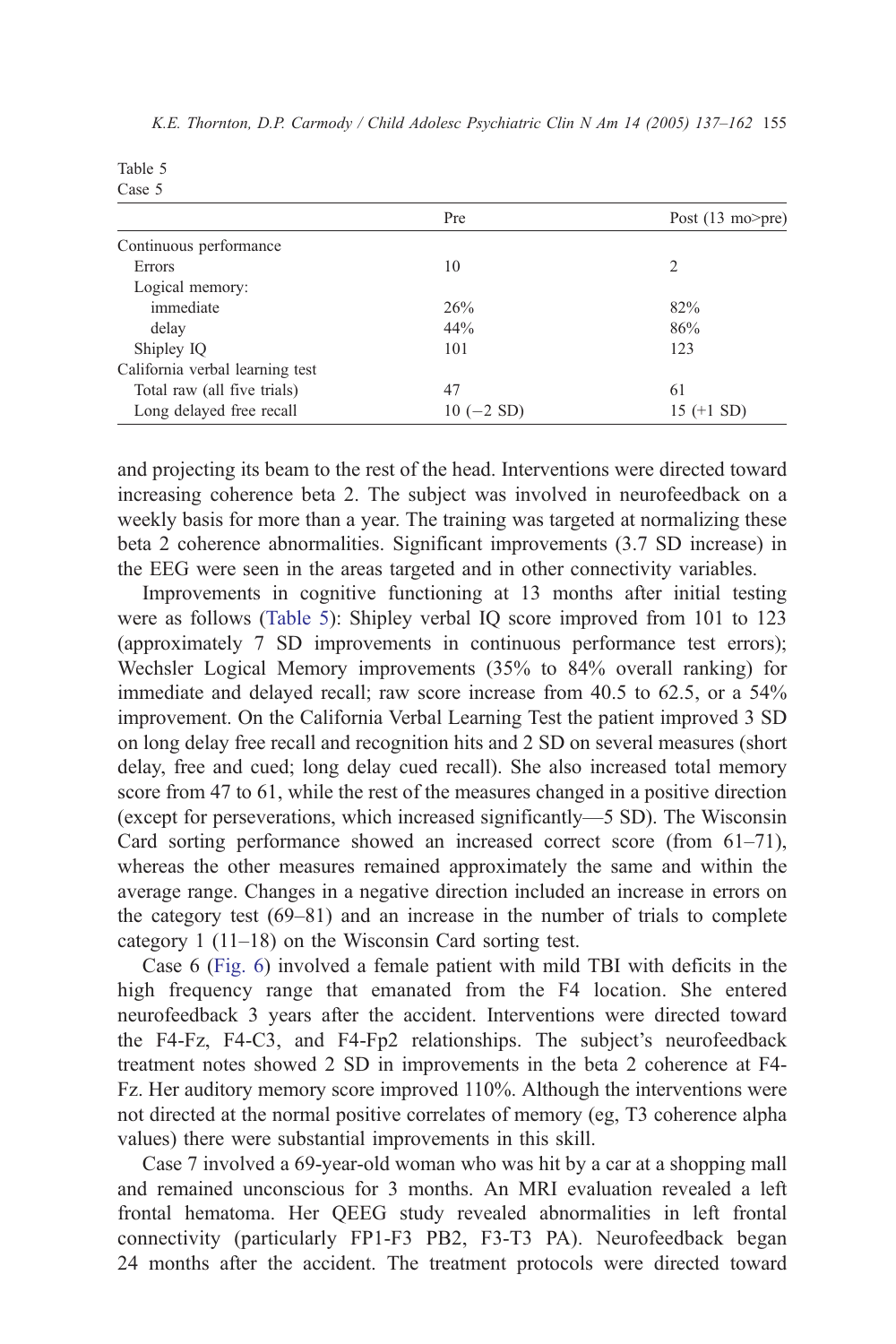<span id="page-19-0"></span>

Fig. 6. TBI (Case 6). Values on bottom represent standard deviation difference from norm.

these connection problems. After 54 sessions, the values of Fp1-F3 PB2 (phase beta 2) increased from 36 to 70 (4.9 SD) and for F3-T3 PA (phase alpha) from 62 to 68 (1.25 SD). Her auditory memory improved from 10 to 34 (340%) pieces of information. The case is of particular importance because it involved structural damage to the brain in an elderly patient, factors that would intuitively be thought to be negative treatment indicators.

#### Comparisons of effectiveness of interventions

Comparisons of the outcomes of neurotherapy with traditional interventions demonstrate their relative effectiveness in treating reading disability and TBI. Fig. 7 shows the outcomes of treatments in standard deviation units for several programs in current use and for the different forms of EEG biofeedback: standard EEG biofeedback (increased beta/decrease theta at central locations) and activation qEEG-guided biofeedback. For reading disability, the current programs show improvements that range from 0 to  $+0.40$  SD on verbal skill measures, +0.60 to +1 SD for ''standard'' EEG biofeedback on attention and IQ measures, compared with the  $+3$  to  $+3.3$  SD changes for the hi-frequency activation database-guided qEEG biofeedback (reading and auditory memory). For the TBI [cases,](#page-20-0) attention is improved  $+0.45$  SD by cognitive exercises and  $+1.63$  SD by "standard" EEG biofeedback. Problem solving is not improved by cognitive exercises but is improved by  $+0.60$  to  $+0.71$  SD with "standard" and hifrequency activation database-guided QEEG biofeedback. Finally, memory for paragraphs is improved by cognitive exercises +0.57 SD (short-term assessment), whereas hi-frequency activation database-guided QEEG biofeedback showed average increases of +3 SD (up to 1 year follow-up assessment in one case). These results offer encouragement to the continued application of QEEG-guided interventions for cognitive improvement in these groups.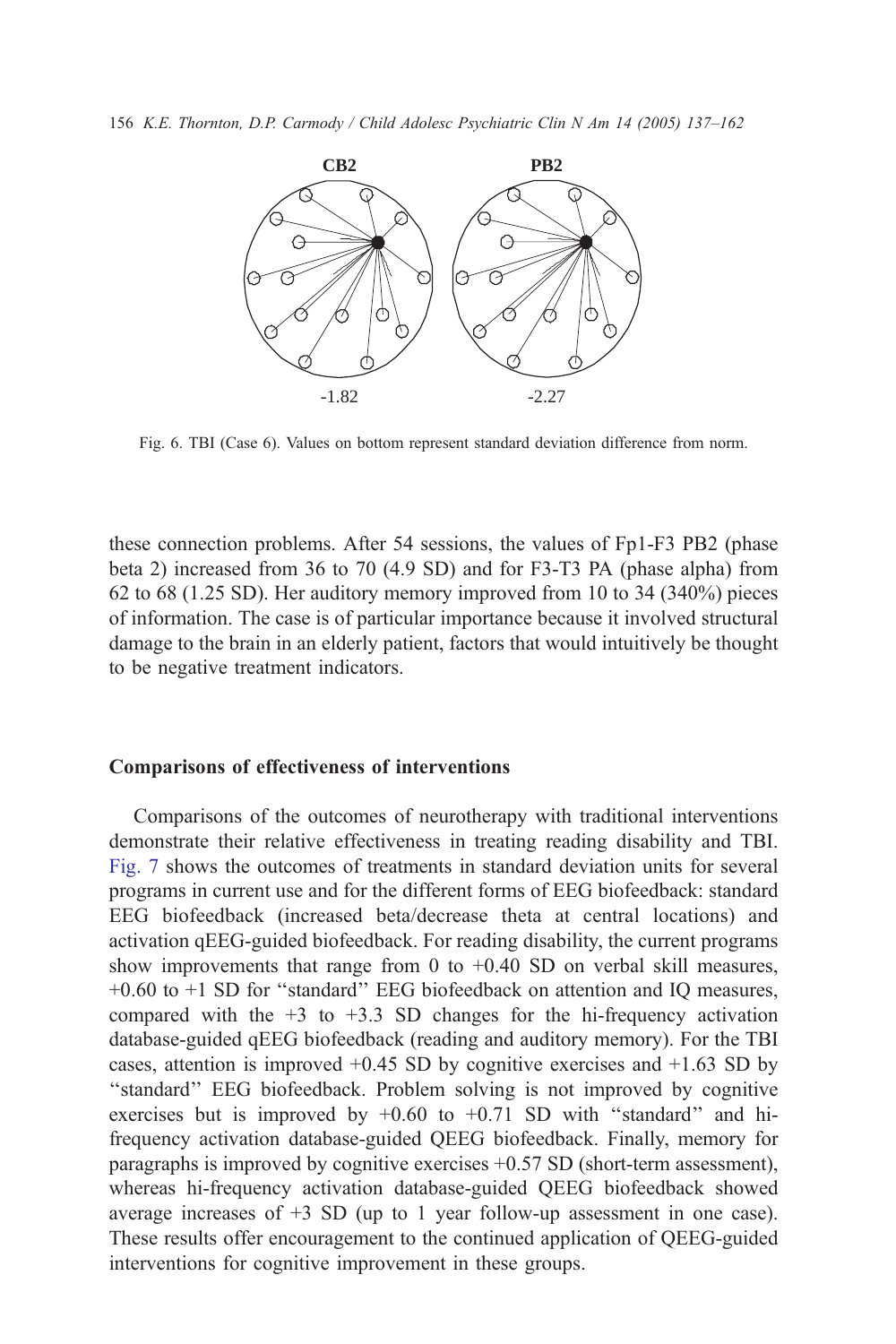<span id="page-20-0"></span>

Fig. 7. SD changes in learning disability and subjects with TBI across different intervention modes and different cognitive abilities. The following numbers, which follow the treatment type listed in the figure, draw their values from the reference number in brackets. 1 [\[75\]](#page-25-0), 2 [\[21\]](#page-23-0), 3 [\[22\]](#page-23-0), 4 [\[23\]](#page-23-0), 5 [\[50,67,76\]](#page-24-0), 6 [\[51–54\]](#page-24-0), 8 [\[73,74\]](#page-25-0), 9 [\[77\]](#page-25-0), 10 [\[63,67](#page-25-0)], 11 [\[67,77](#page-25-0)], 12 [\[67\]](#page-25-0), 14 [\[77\]](#page-25-0), 15 [\[73,74\]](#page-25-0), 16 [\[77\]](#page-25-0), 17 [\[71\]](#page-25-0).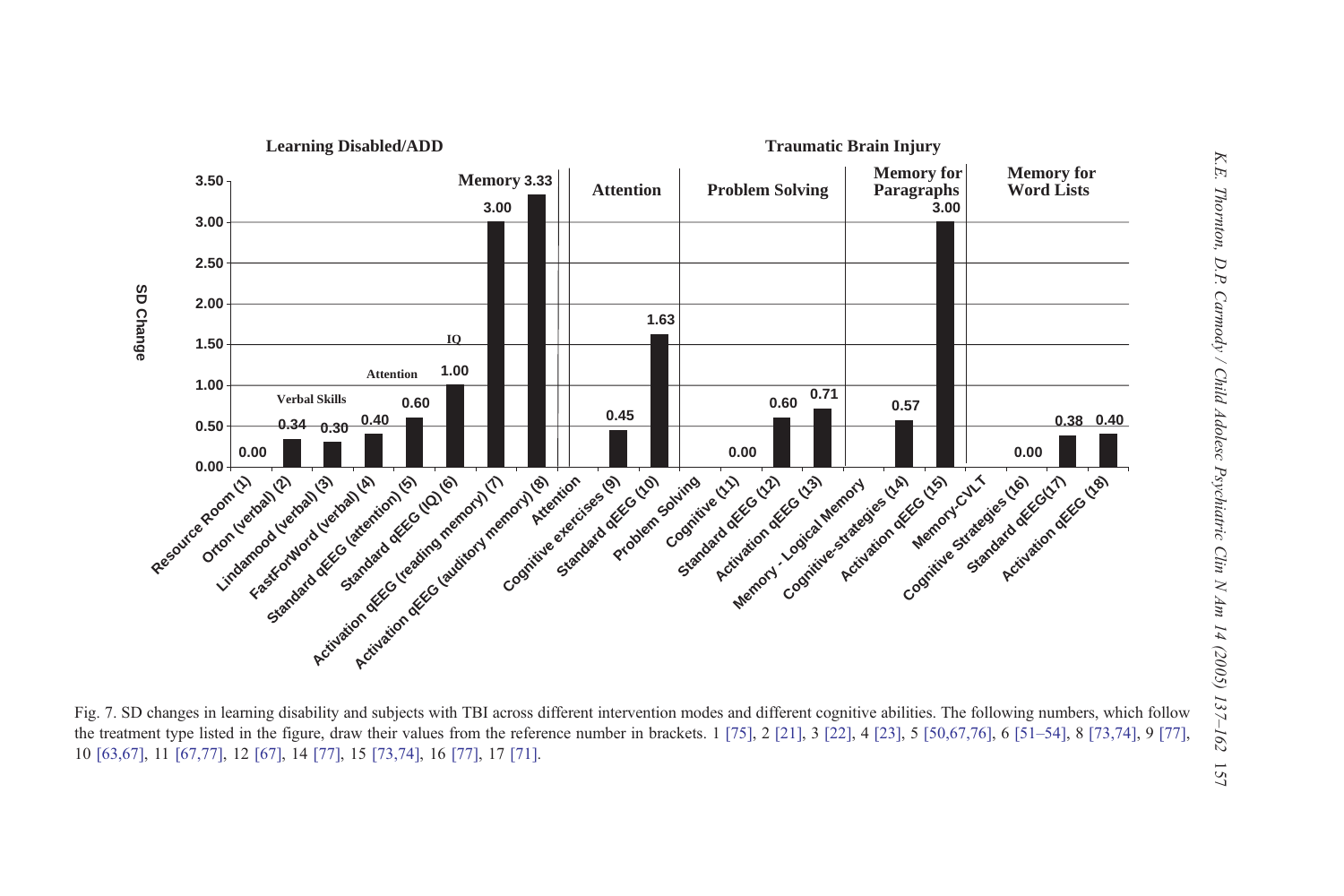#### Summary

Our society has spent billions of dollars on efforts to remediate the cognitive and behavioral dysfunction in individuals with learning disabilities and TBI through various cognitive-based strategies. The evidence accumulated to date indicates that few of these intervention efforts demonstrate efficacy. When change is measured for the more traditional approaches, the change scores typically result in improvements in the  $+0.00$  SD to  $+0.50$  SD range, often after lengthy intervention periods. Research completed to date and clinical reports show greater improvements with EEG biofeedback with these two groups.

The application of neurofeedback with reading disability and TBI is relatively recent. Although no published studies have assessed the efficacy of neurofeedback for subjects specifically diagnosed with reading disability, many studies have assessed the effectiveness of qEEG with the ADHD population, which is known to have a high rate of comorbidity for learning disabilities. These findings suggest the possibility that neurofeedback specifically aimed at remediating reading disability would be effective. Clinical experience, as evidenced by the case examples, provides strong initial support for this suggestion. In particular, there is reason to believe that assessment and training under task conditions are likely to be fruitful. Further research is required to confirm these initial findings. Given the significance of the problems and the absence of proven alternatives for remediating reading disability, efforts to complete the needed research seem warranted. Given the absence of proven alternatives, clinical use of this intervention also seems to be warranted with informed consent acknowledging the absence of empirical efficacy data.

More work has been reported on the assessment of the efficacy of neurofeedback for TBI. The results of these studies indicate that neurofeedback shows promise in this area. There is reason to believe that assessment and training under task conditions are likely to be fruitful. Further research replicating these findings with larger numbers of subjects and better controls is needed before strong claims can be made. Clinical work using neurofeedback with patients with TBI has been consistent with the indications of efficacy found in the research. Given the significance of the problems and the absence of proven alternatives for remediating the cognitive and behavioral effects of TBI, efforts to complete the needed research for clinical use seem warranted.

## Acknowledgments

The authors would like to express their appreciation to Alena Appelbaum, Dale Paterson, and Roger Riss, PhD, for their continued support in the development and clinical application of the QEEG activation approach and their editorial and subject contributions for this article.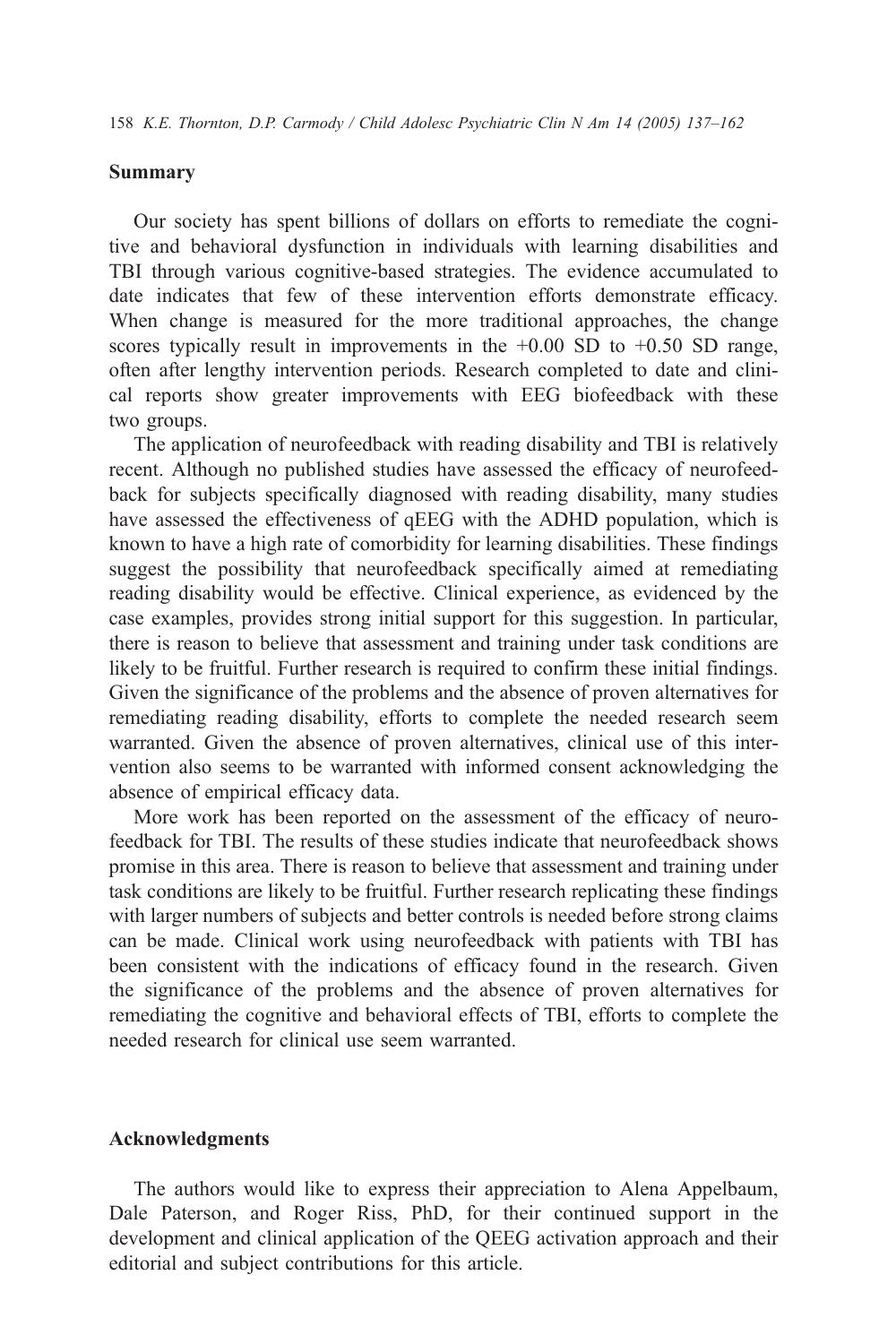# <span id="page-22-0"></span>References

- [1] Learning Disability Association of America. Available at: www.ldanatl.org. Accessed January 2004.
- [2] Individuals with Disabilities Education Act—Data; Data Tables for OSEP State Reported Data IDEA Part B Child Count (2002). Available at: http://www.ideadata.org/arc\_toc4.asp#partbCC. Accessed September 3, 2004.
- [3] Winter C. Learning disabilities, crime, delinquency, and special education placement. Adolescence 1997;32:451-62.
- [4] Wood R. The trillion-dollar sham in federal remedial education, NRRF Director of Statistical Research, The National Right to Read Foundation. Available at: http://www.nrrf.org/essay\_ Trillion\_ 116.html. Accessed September 3, 2004.
- [5] Galaburda AM, Geschwind N, Sherman GF, Rosen GD, Aboitiz F. Developmental dyslexia: four consecutive patients with cortical anomalies. Ann Neurol 1985;18:222 – 33.
- [6] Temple E, Deutsch GK, Poldrak RA, Miller SL, Tallal P, Merzenich MM, et al. Neural deficits in children with dyslexia ameliorated by behavioral remediation: evidence from functional MRI. Proc Natl Acad Sci U S A 2003;100(5):2860-5.
- [7] McCandliss BD, Noble KG. The development of reading im[pairment: a cognit]( http:\\www.ldanatl.org. )ive neuroscience model. Ment Retard Dev Disabil Res Rev 2003;9:196 – 205.
- [8] Paulesu E, Frith U, Snowling M, Gallagher A, Morton J, Frackowiak RSJ, et al. Is developmental dyslexia a disconnection syndrome? Evidence from PET scanning. Brain 1996;119:  $143 - 57$ .
- [9] Rumsey JM, Horwitz B, Donohue BC, Nace K, Maisog JM, Andreason P. Phonological and orthographic components of word recognition: a PET-rCBF study. Brain 1997;120:739 – 59.
- [10] Rumsey JM, Nace K, Donohue B, Wise D, Maisog JM, Andreason P. A positron emission tomographic study of impaired word recognition and phonological processing in dyslexic men. Arch Neurol 1997;54:562-73.
- [11] Shaywitz SE, Shaywitz BA, Pugh KR, Fulbright RK, Constable RT, Mencl WE, et al. Functional disruption in the organization of the brain for reading in dyslexia. Proc Natl Acad Sci U S A 1998;95:2636 – 41.
- [12] Simos PG, Breier JI, Fletcher JM, Foorman BR, Bergman E, Fishbeck K, et al. Brain activation profiles in dyslexic children during non-word reading: a magnetic source imaging study. Neurosci Lett 2000;290:61-5.
- [13] Simos PG, Fletcher JM, Foorman BR, Francis DJ, Castillo EM, Davis RN, et al. Brain activation profiles during the early stages of reading acquisition. J Child Neurol  $2002;17:159-63$ .
- [14] Shaywitz BA, Shaywitz SE, Pugh KR, Mencl WE, Fulbright RK, Skudlarski P, et al. Disruption of posterior brain systems for reading in children with developmental dyslexia. Biol Psychiatry  $2002:52:101 - 10.$
- [15] Shaywitz SE, Shaywitz BA, Fulbright RK, Skudlarski P, Mencl WE, Constable RT, et al. Neural systems for compensation and persistence: young adult outcome of childhood reading disability. Biol Psychiatry 2003;54:25 – 33.
- [16] Watts R, Liston C, Niogi S, Uluğ AM. Fiber tracking using magnetic resonance diffusion tensor imaging and its applications to human brain development. Ment Retard Dev Disabil Res Rev 2003;9:168 – 77.
- [17] Klingberg T, Hedehus M, Temple E, Salz T, Gabrieli JD, Moseley ME, et al. Microstructure of temporo-parietal white matter as a basis for reading ability: evidence from diffusion tensor magnetic resonance imaging. Neuron 2000;25:493 – 500.
- [18] Horwitz B, Rumsey JM, Donohue BC. Functional connectivity of the angular gyrus in normal reading and dyslexia. Proc Natl Acad Sci U S A 1998;95:8939 – 44.
- [19] Lyon GR, Moats LC. Critical issues in the instruction of learning disabled. J Consult Clin Psychol 1988;56:830-5.
- [20] Birsh J. Multisensory teaching of basic language skills. Baltimore: Brookes; 1999.
- [21] Oakland T, Black JL, Stanford G, Nussbaum NL, Balise RR. An evaluation of the dyslexia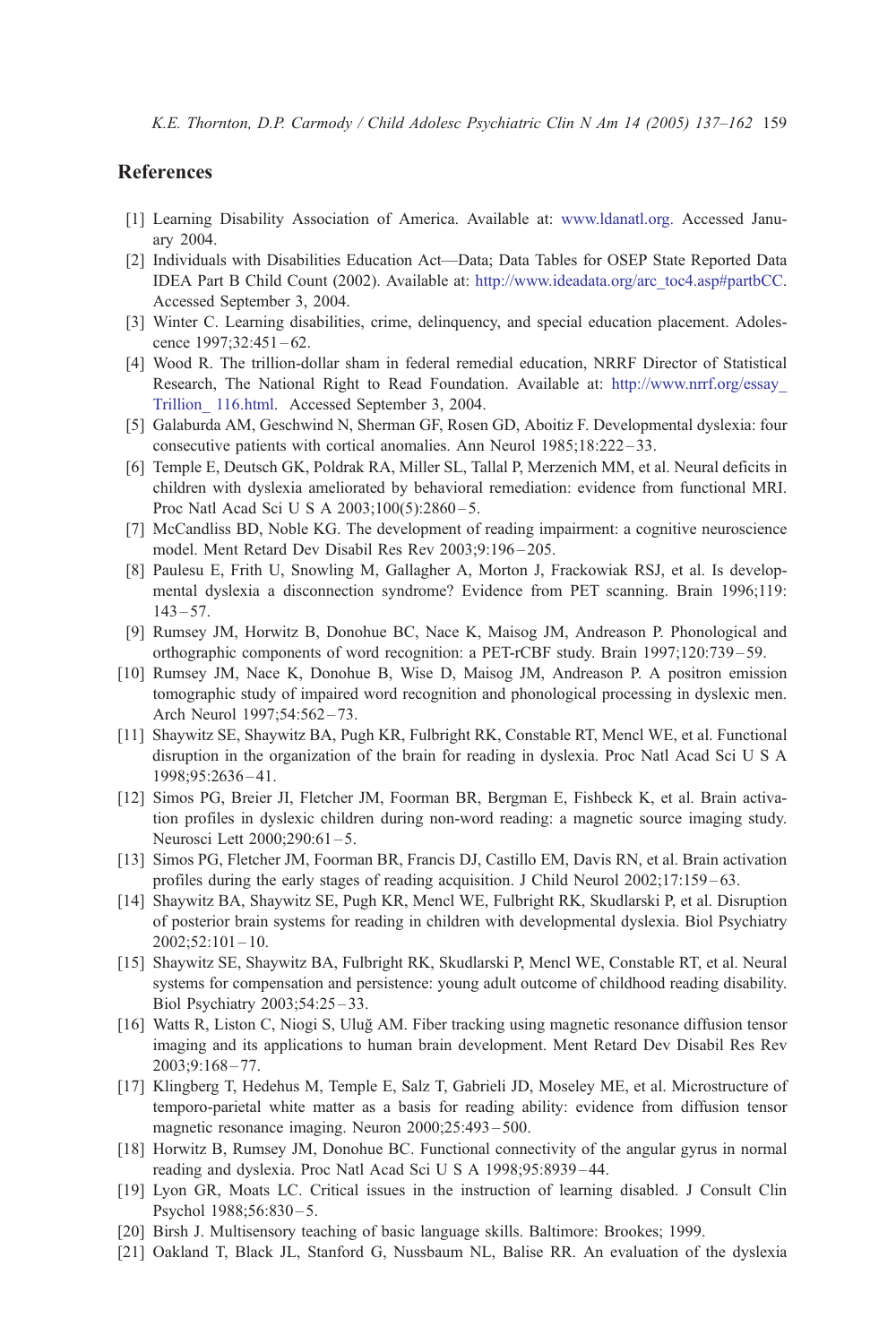<span id="page-23-0"></span>training program: a multisensory method for promoting reading in students with reading disabilities. J Learn Disabil 1998;31(2):140 – 50.

- [22] Lindamood-Bell. Available at: www.Lindamood-Bell.com. Accessed October 12, 2004.
- [23] FastForWord. Available at: www.Scientificlearning.com. Accessed October 12, 2004.
- [24] Simos PG, Breier JI. Age-related changes in regional brain activation during phonological decoding and printed word recognition. Dev Neuropsychol 2001;19(2):191 – 210.
- [25] Brain Injury Association of America. Available at: www.biausa.org. Accessed.
- [26] Thatcher RW. EEG operant conditioning (biofeedback) and traumatic brain injury. Clin Electroencephalogr 2000;31:38 – 44.
- [27] Thatcher RW, Biver C, McAlaster R, Camacho M, Salazar A. Biophysical linkage between MRI and EEG amplitude in closed head injury. Neuroimage 1998;7:352-67.
- [28] Benedict RHG. The effectiveness of cognitive remediation strategies for victims of traumatic head injury: a review of the literature. Clin Psychol Rev 1989;9:605-26.
- [29] Glisky EL, Schacter D. Remediation of organic memory disorders: current status and future prospects. J Head Trauma Rehabil 1986;1(3):54 – 63.
- [30] McKinlay WW. Achieving generalization of memory training. Brain Inj 1992;6(2):107 12.
- [31] Freeman MR, Mittenberg W, Dicowden M, Bat-Ami M. Executive and compensatory memory retraining in traumatic brain in[jury. Brain Inj 1992;6\(1\):65]( http:\\www.Lindamood-Bell.com ) – 70.
- [32] Carney N, Chesnut RM, [Maynard H, Mann NC, Patter]( http:\\www.Scientificlearning.com )son P, Helfand M. Effect of cognitive rehabilitation on outcomes for persons with traumatic brain injury: a systematic review. J Head Trauma Rehabil 1999;14(3):277 – 307.
- [33] Cicerone K, Dahlberg C, Kalmar K, Langenbahn [D, Malec J, Bergquist F, et al. Evidence-based]( http:\\www.ideadata.org\arc_toc4.asp#partbCC ) cognitive rehabilitation: recommendations for clinical practice. Arch Phys Med Rehabil 2000;81:1596 – 615.
- [34] Salazar AM, Warden DL, Schwab K, Spector J, Braverman S, Walter J, et al. Cognitive rehabilitation for traumatic brain injury: a randomized trial for the D[efense and Veterans Head]( http:\\www.nrrf.org\essay_Trillion_116.html ) Injury Program (DVHIP) Study Group. JAMA 2000;283(23):3075 – 81.
- [35] Thatcher RW, Cantor DS, McAlaster R, Geisler F, Krause P. Comprehensive predictions of outcome in closed head-injured patients: the development of prognostic equations. Ann N Y Acad Sci 1991;620:82-101.
- [36] Randolph C, Miller MH. EEG and cognitive performance following closed head injury. Neuropsychobiology 1988;20:43-50.
- [37] Tabano MT, Cameroni M, Gallozzi G, Loizzoa A, Palazzinob G, Pezzinib G. EEG Spectral analysis after minor head injury in man. Electroencephalography and Clinical Neurophysiology 1988;70:185 – 9.
- [38] Trudeau DL, Anderson J, Hansen L M, Shagalov DN, Schmoller J, Nugent S, et al. Findings of mild traumatic brain injury in combat veterans with PTSD and a history of blast concussion. J Neuropsychiatry Clin Neurosci 1998;10(3):308 – 13.
- [39] Hughes JR, John ER. Conventional and quantitative electroencephalography in psychiatry. J Neuropsychiatry Clin Neurosci 1999;11(2):190 – 208.
- [40] Basar-Eroglu C, Struber D, Schurmann M, Stadler M, Basar E. Gamma-band responses in the brain: a short review of the psychophysiological correlates and functional significance. Int J Psychophysiol 1996;24(1-2):110-2.
- [41] Sheer DE. Electrophysiological studies in learning disabilities. In: Eichenwald H, Talbot A, editors. The learning disabled child. Austin: University of Texas Press; 1974.
- [42] DeFrance J, Sheer DE. Focused arousal, 40 Hz EEG and motor programming. In: Giannitrapani D, Murri L, editors. The EEG of mental activities. Basel: Karger; 1988. p.  $153 - 69$ .
- [43] Miltner WHR, Braun C, Arhnold M, Witte H, Taub E. Coherences of gamma-band EEG activity as a basis for associative learning. Nature 1999;397:434 – 6.
- [44] McEvoy LK, Smith ME, Gevins A. Test-retest reliability of cognitive EEG. Clin Neurophysiol 2000;111:457 – 63.
- [45] Thornton K. Exploratory investigation into mild brain injury and discriminant analysis with high frequency bands (32–64 Hz). Brain Inj 1999;13(7):477 – 88.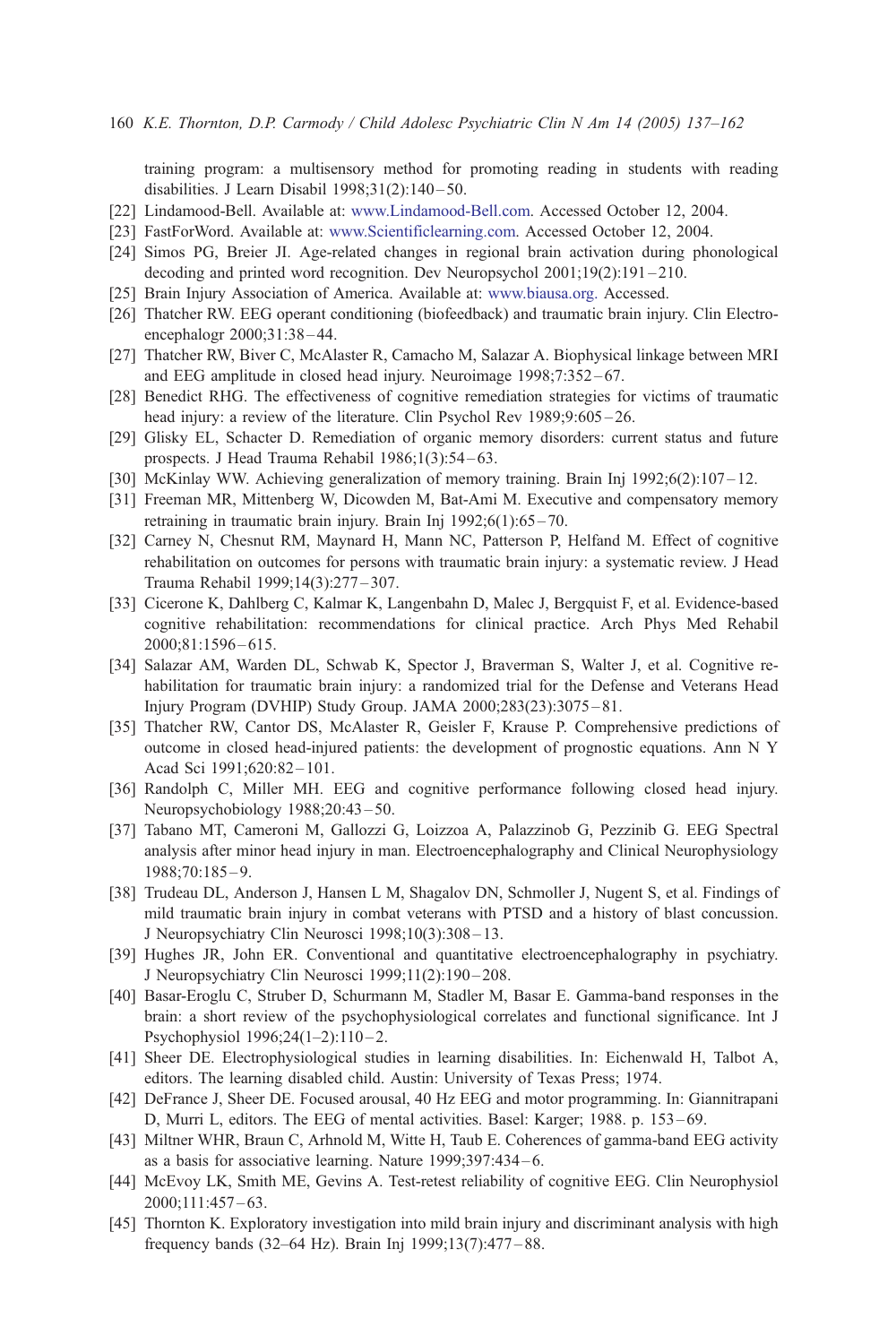- <span id="page-24-0"></span>[46] Thornton K. Exploratory analysis: mild head injury, discriminant analysis with high frequency bands (32–64 Hz) under attentional activation conditions and does time heal? Journal of Neurotherapy 1999;3(3):1-10.
- [47] Thornton K. Electrophysiology of the reasons the brain-damaged subject can't recall what they hear. Arch Clin Neuropsychol 2002;17:1-17.
- [48] Thornton K. Electrophysiology of auditory memory of paragraphs. Journal of Neurotherapy  $2000;4(3):45 - 73.$
- [49] Lloyd D. Virtual lesions and the not-so-modular brain. Journal of the International Neurospychological Society 2000;6:627-35.
- [50] Rossiter R. Neurofeedback for AD/HD: a ratio feedback case study and tutorial. Journal of Neurotherapy 2002;6(3):9-37.
- [51] Linden M, Habib T, Radojevic V. A controlled study of the effects of EEG biofeedback on cognition and behavior of children with attention deficit disorder and learning disabilities. Biofeedback Self Regul 1996;21(1):35 – 49.
- [52] Tansey M. Wechsler (WISC-R) changes following treatment of learning disabilities via EEG biofeedback training in a private practice setting. Aust J Psychol 1991;43:147-53.
- [53] Othmer S, Othmer SF. EEG biofeedback training for hyperactivity, attention deficit disorder, specific learning disability, and other disorders. Encino (CA): EEG Spectrum; 1992.
- [54] Thompson L, Thompson M. Neurofeedback combined with training in metacognitive strategies: effectiveness in students with ADD. Appl Psychophysiol Biofeedback 1998;23(4):243 – 63.
- [55] Sheer DE. Focused arousal and 40 Hz EEG. In: Knights RM, Bakker DJ, editors. The neurophysiology of learning disorders. Baltimore: University Park Press; 1976.
- [56] Sheer DE. Focused arousal, 40 Hz EEG and dysfunction. In: Elbert J, Rockstrogh B, Lutzenberger W, Birbaumer N, editors. Self regulation of the brain and behavior. Berlin: Springer; 1984.
- [57] Sheer DE. Biofeedback training of 40 Hz EEG, and behavior. In: Kamiya J, Barber TX, Miller NE, Shapiro D, Stoya J, editors. Biofeedback and self-control, 1976/1977: an annual review. Chicago: Aldine; 1977. p. 435.
- [58] Bird BL, Newton FA, Sheer DE, Ford MR. Biofeedback training of 40 Hz EEG in humans. Biofeedback Self Regul  $1978;3(1):1-12$ .
- [59] Byers AP. Neurofeedback therapy for a mild head injury. Journal of Neurotherapy 1995;1(1):  $22 - 37.$
- [60] Hoffman DA, Stockdale S, Hicks LL. Diagnosis and treatment of head injury. Journal of Neurotherapy 1995;1(1):14-21.
- [61] Hoffman DA, Stockdale S, Van Egren L. Symptom changes in the treatment of mild traumatic brain injury. Clin Electroencephalogr 1996;27(3):164.
- [62] Hoffman DA, Stockdale S, Van Egren L. EEG neurofeedback in the treatment of mild traumatic brain injury. Clin Electroencephalogr 1996;27(2):6.
- [63] Keller I. Neurofeedback therapy of attention deficits in patients with traumatic brain injury. Journal of Neurotherapy 2001;5(1/2):19 – 33.
- [64] Marker T. COGPACK: Programmpaket für neuropsychologicschen rehabilitation. Ladenburg, Germany: 1996.
- [65] Siegmund K. Neurosoft: ein integriertes therapliesystem. Burladingen, Germany: 1999.
- [66] Walker JE, Norman CA, Weber RK. Impact of qEEG-guided coherence training for patients with a mild closed head injury. Journal of Neurotherapy 2002;6(2):31 – 45.
- [67] Tinius TP, Tinius KA. Changes after EEG biofeedback and cognitive retraining in adults with mild traumatic brain injury and attention deficit hyperactivity disorder. Journal of Neurotherapy  $2000;4(2):27 - 44.$
- [68] Sandford JA, Turner A, Browne RJ. Captain's log cognitive training system (computer program). Richmond (VA): Braintrain, Inc.; 1993.
- [69] Sandford JA, Turner A. Alphabet bingo (computer program). Richmond (VA): Braintrain, Inc.; 1996.
- [70] Sandford JA, Turner A. Intermediate visual and auditory continuous performance test. Richmond (VA): Braintrain, Inc.; 1995.